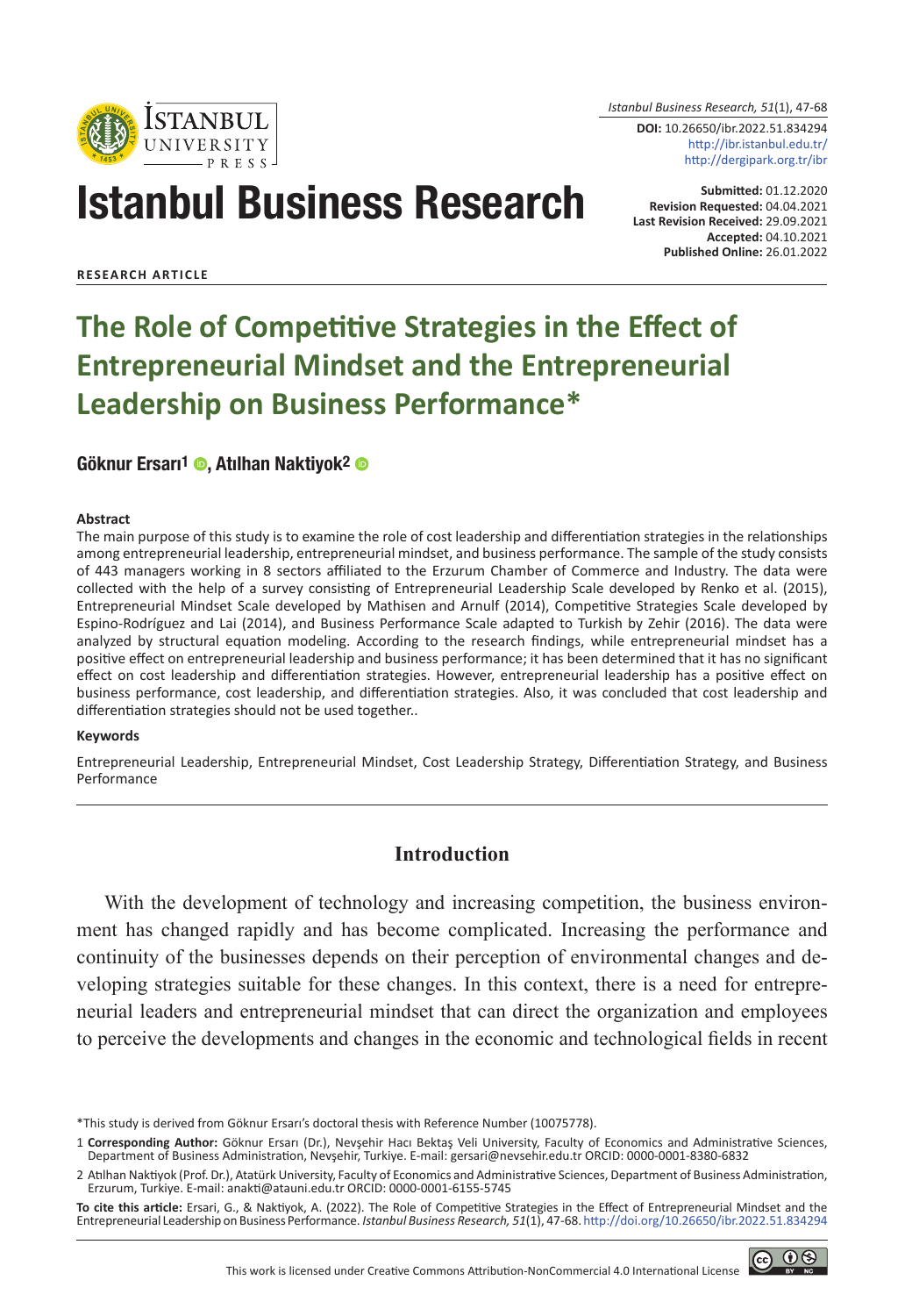years. However, there is a limited number of studies on both entrepreneurial leadership and entrepreneurial mindset.

It is important whether competitive strategies can play an effective role in the impact of entrepreneurial leadership and entrepreneurial mindset on business performance, especially in a business environment dominated by chaos and complexity. As competition is intense in today's business world, managers need to determine the right strategies. In this context, there is a need for an innovative, entrepreneurial, visionary, and bold leader model that can adapt to the conditions required by age. Entrepreneurial leaders have the ability to determine the best strategies suitable for today's global economy with their entrepreneurial features and strategic perspectives. These leaders are people who can provide a competitive advantage to the company through their entrepreneurial activities. Because entrepreneurial leaders have the capacity to evaluate the entrepreneurial opportunities that will give the company a competitive advantage.

Another important issue emphasized in the research is that there are two different views in the literature on whether cost leadership and differentiation strategies can be applied simultaneously. While Porter (1985) has argued that businesses should choose and implement only one of their generic strategies (cost leadership and differentiation strategy) to improve their performance; Hill (1988) and Murray (1988) have argued that cost leadership and differentiation strategies are strategies that can be used together.

In this study, the literature was examined and answers to the following questions were sought. How and in what way do the entrepreneurial mindset and the entrepreneurial leadership affect the business performance? Does this impact change if a business adopts cost leadership and differentiation strategies? Can businesses use cost leadership and differentiation strategies together? Based on the findings found in previous studies, the hypotheses of the research have been developed and then research has been conducted on managers working in 8 sectors of the Erzurum Chamber of Commerce and Industry to test the research model and hypotheses. Accordingly, the aim of the research is to reveal the mediating role of cost leadership and differentiation strategy, in the effect of the entrepreneurial mindset and entrepreneurial leadership on business performance. It is also to determine whether cost leadership and differentiation strategies can be used together.

#### **Theoretical Explanations**

#### **Entrepreneurial Mindset**

Entrepreneurial mindset is the accumulation of knowledge that provides the advantage of instant decision-making to adapt quickly to environmental changes that are not foreseen in an organization (Antoncic & Hisrich, 2004: 521). Ireland et al. defined entrepreneurial mindset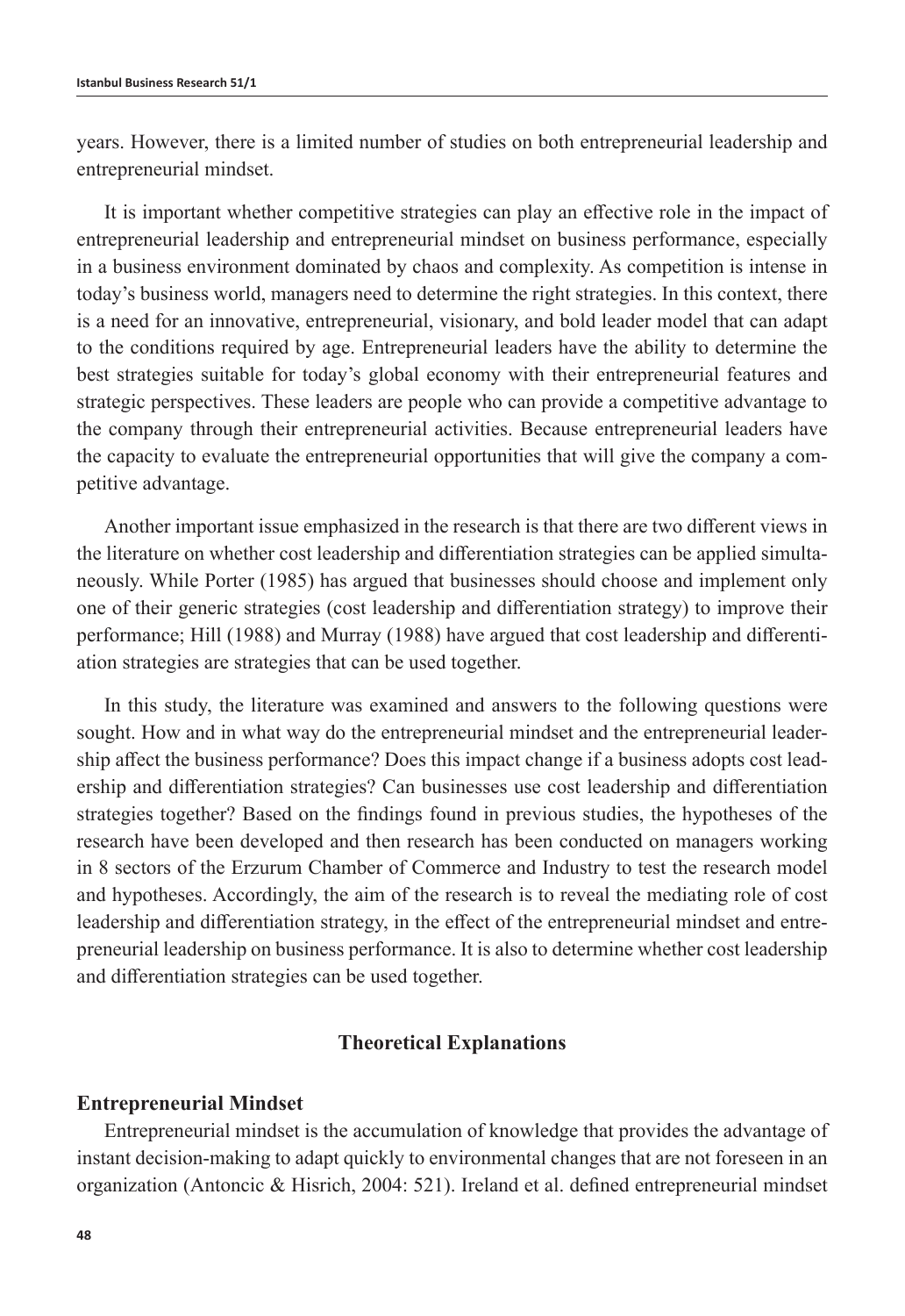as a growth-oriented perspective that encourages individuals to wards flexibility, creativity and continuous innovation (Ireland et al., 2003: 968). Entrepreneurial mindset focuses on identifying and evaluating opportunities (Obeng et al., 2014: 503). Therefore, entrepreneurial mindset is a way of thinking that provides a competitive advantage to businesses, especially in environments where the speed of competition and change is high.

Entrepreneurial mindset, which is important for managers and employees as well as individual entrepreneurs, is a set of creative thoughts that contribute to the development of society (Ireland et al., 2003: 967). These creative ideas contribute to the development of society after the industry. In this context, it is important to institutionalize the entrepreneurial mindset as an essential element of entrepreneurial and strategic management in businesses (McGrath & MacMillan, 2000). As a result, the entrepreneurial mindset is a series of thoughts developed by businesses or individuals in terms of capturing opportunities and taking advantage of these opportunities in uncertain environments where change is very fast.

According to McGrath and MacMillan (2000), the entrepreneurial mindset is a way of thinking that exists in businesses that see uncertainty as an advantage. Businesses with an entrepreneurial mindset successfully overcome uncertainty and perform better (Roomi and Harrison, 2011: 23). Besides, the entrepreneurial mindset ensures the growth of the business with its competitive advantage and contributes to the development and growth of the country's economy (Ireland et al., 2003: 968).

#### **Entrepreneurial Leadership**

Entrepreneurial leadership refers to the process of contributing to the firm by constantly creating value within the firm and improving the skills of the employee (Gupta et al., 2004: 243). Ireland et al. (2003: 977) described entrepreneurial leadership as the ability to influence others to manage resources strategically. According to Thornberry (2006), entrepreneurial leadership includes inspiring others, ambition, vision, capturing and developing new business opportunities.

Entrepreneurial leaders are individuals who help employees for the development of the organization and focus on new opportunities and new solutions (Darling & Beebe, 2007: 78). Renko (2015) states that entrepreneurial leadership enables to influence and manage the performance of group members by realizing and benefiting from entrepreneurial opportunities to achieve organizational goals (Renko et al., 2015: 55). Entrepreneurial leaders are creative people who can see opportunities that others cannot see (Zijlstra, 2014: 13).

#### **Business Performance**

Performance is a tool to evaluate whether an individual or organization is using resources effectively (Lee et al., 2001). Performance is often defined as measuring the contribution of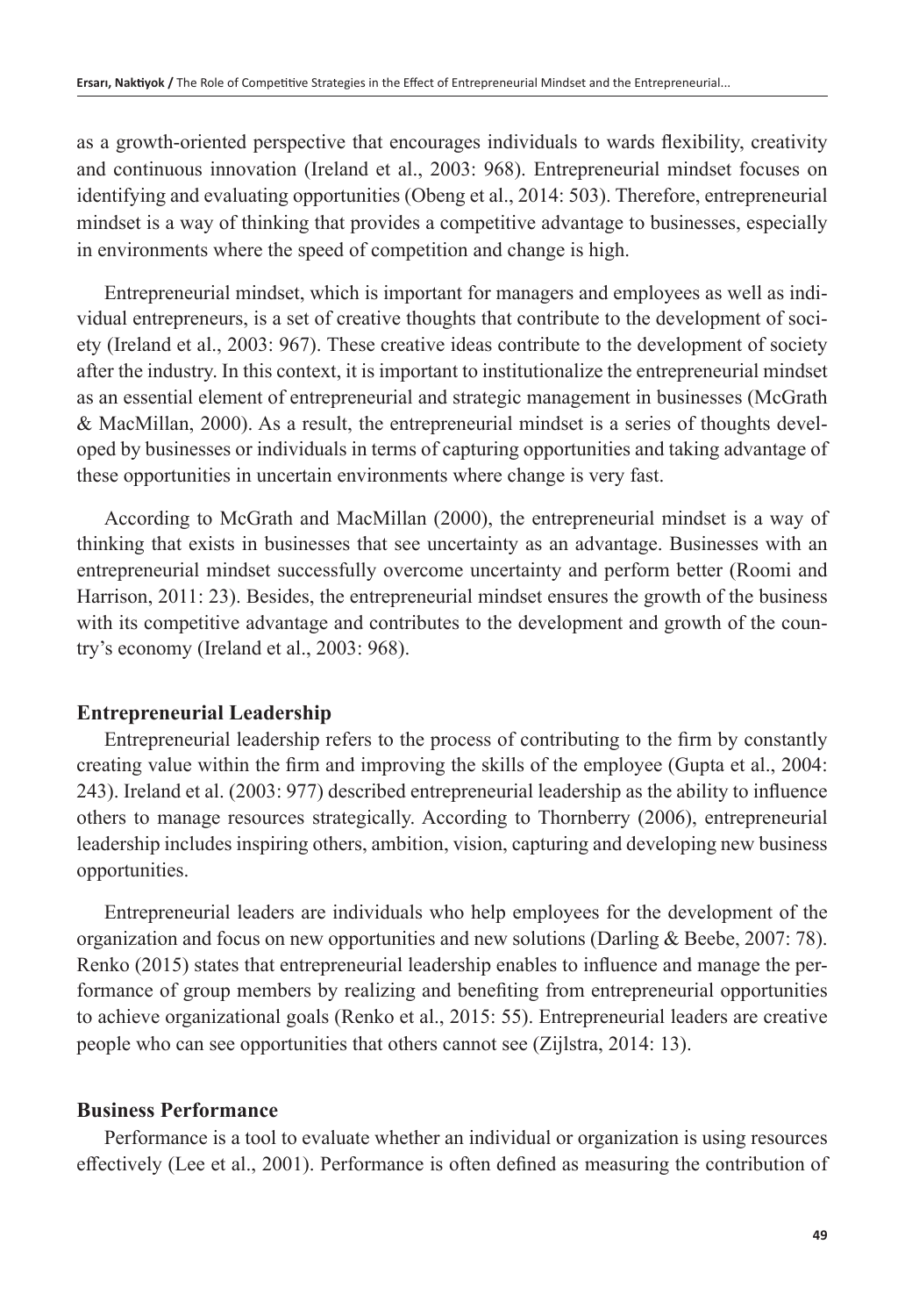members of the organization to the organization's goals (Zhang, 2012: 16). Business performance refers to the ability of an organization to achieve its goals by using its resources effectively and efficiently (Daft, 2010: 9). Therefore, business performance measures organizational success and shows how efficiently and effectively the organization uses scarce resources to achieve organizational goals (Iqbal et al., 2018).

Business performance, on the other hand, shows the extent to which an organization has achieved its market and financial goals (Chavez et al., 2017: 33). Overall, business performance is a measurement tool that shows the extent to which an organization has achieved its goals through the use of all its assets, including human, physical and capital resources (Iqbal et al., 2018).

#### **Competitive Strategies**

There are three basic competitive strategies developed by Porter in the literature. These are cost leadership, differentiation strategy, and focus strategy. In this study, cost leadership and differentiation strategies, which are more commonly used strategies, were included. The reason for this is that the research focused on the difference of opinion as to whether cost leadership and differentiation strategy can be used together.

#### **Cost Leadership Strategy**

Cost leadership strategy means that the company produces and sells similar goods or services at a lower cost than its competitors (Naktiyok, 2016). A company that applies a cost leadership strategy focuses on gaining a competitive advantage by producing a lower-cost product than its competitors without falling below the standard quality level (Barney  $\&$  Hesterly, 2012: 122). The company that follows this strategy aims to be the company that produces the lowest cost goods or services in the industry (Bordean et al., 2010: 174). The company, which is the cost leader by producing low-cost products, can achieve a satisfactory profit even if it sells its products at a lower price than its competitors (Liu et al., 2018: 5).

Cost leadership is a strategy that emphasizes producing low-cost standard products per unit for price-sensitive consumers (David and David, 2016). A company that implements cost leadership must first establish its production areas and facilities based on economies of scale (Linton and Kask, 2017: 169). Subsequently, it is important to minimize costs in areas such as R&D, service, sales force and advertisements. At this point, the experiences of the companies will contribute to the reduction of costs significantly (Dincer, 2013: 200).

#### **Differentiation Strategy**

Differentiation strategy is a competitive strategy that allows a price above the average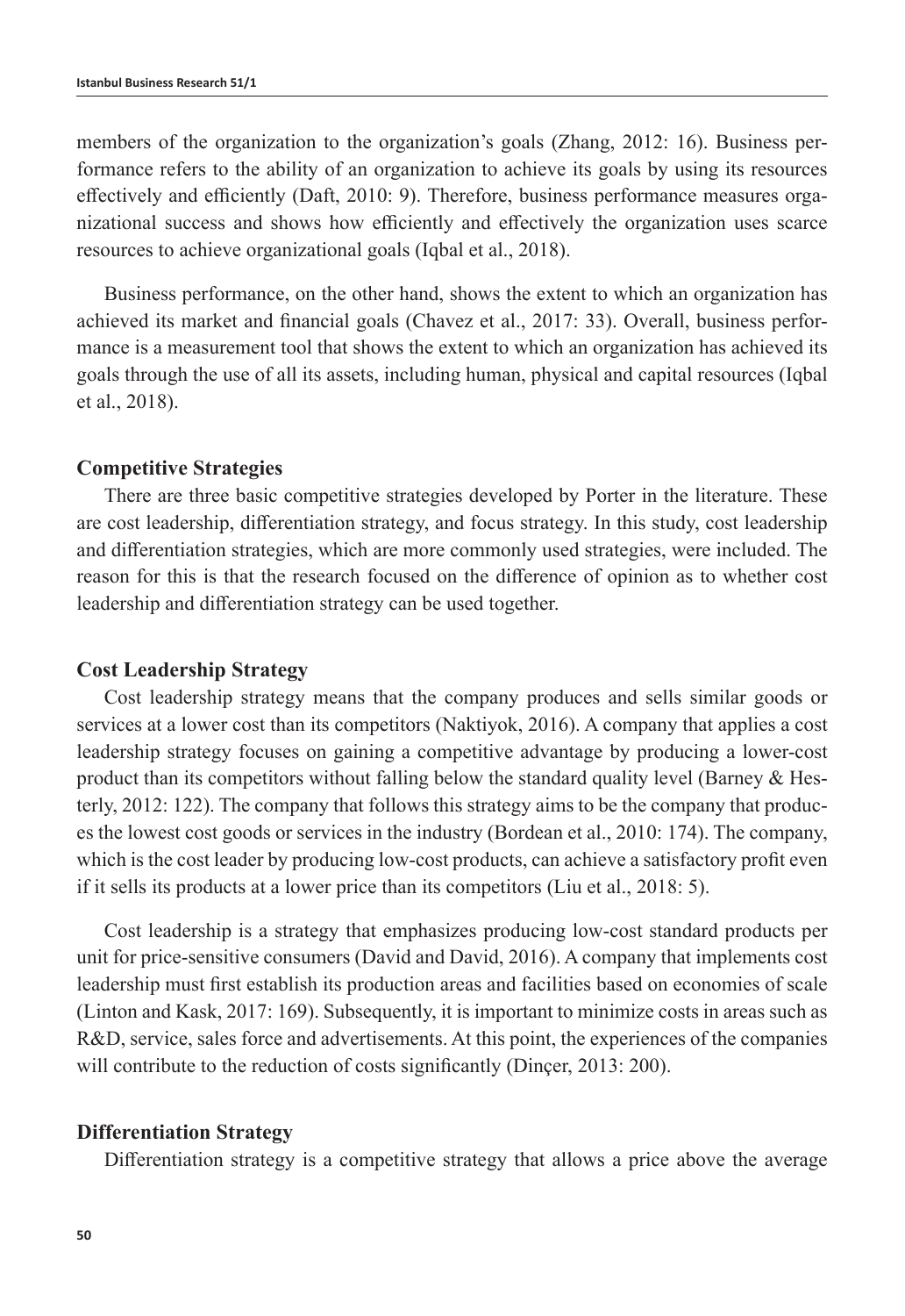price level in the market by adding a number of new features to products or services (Barney and Hesterly, 2012: 150). A company that applies a differentiation strategy aims to be unique in the eyes of its customers (Ortega, 2010: 1275). Thus, the company may request higher prices for its product. (David and David, 2016: 136).

The differentiation strategy aims to create brand loyalty by making small innovations in the product. With the creation of brand loyalty, the price sensitivities of customers can be reduced and thus increasing costs can be transferred to customers (Kavale et al., 2016). The company, which wants to take advantage of the differentiation strategy, uses elements such as product design, quality, ease of use, speed, and flexibility to meet customer demands (Linton and Kask, 2017: 169). Thus, these companies can gain a competitive advantage thanks to the innovations they apply to their products or services.

# **Development of Hypotheses**

# **The Relationship Between Entrepreneurial Mindset and Entrepreneurial Leadership**

Entrepreneurial leaders are people engaged in entrepreneurial activities, capturing opportunities and leading innovation. With the increasing competition, businesses need managers who think entrepreneurial and exhibit entrepreneurial leadership behaviors to ensure their continuity. According to Newman (2013), students should be taught entrepreneurial mindset and entrepreneurial leadership at universities.

According to the model developed by Ireland et al. (2003), entrepreneurial mindset and entrepreneurial leadership affect each other mutually. Similarly, the model developed by Lassen (2007) shows that entrepreneurial mindset and entrepreneurial leadership indirectly affect each other. In the model developed by Altuntaş (2010), it is assumed that entrepreneurial mindset and entrepreneurial leadership affect each other mutually; however, as a result of the analyzes, a new model had to be developed since there was a problem of multiple linearities between these two variables in his study. As a result, an entrepreneurial mindset can affect the behavior of entrepreneurial leaders.

Based on the above studies, we have predicted that entrepreneurial mindset will have a significant impact on entrepreneurial leadership, and therefore we have developed the H1 hypothesis.

H1: Managers' entrepreneurial mindset has a significant and positive effect on their entrepreneurial leadership behaviors.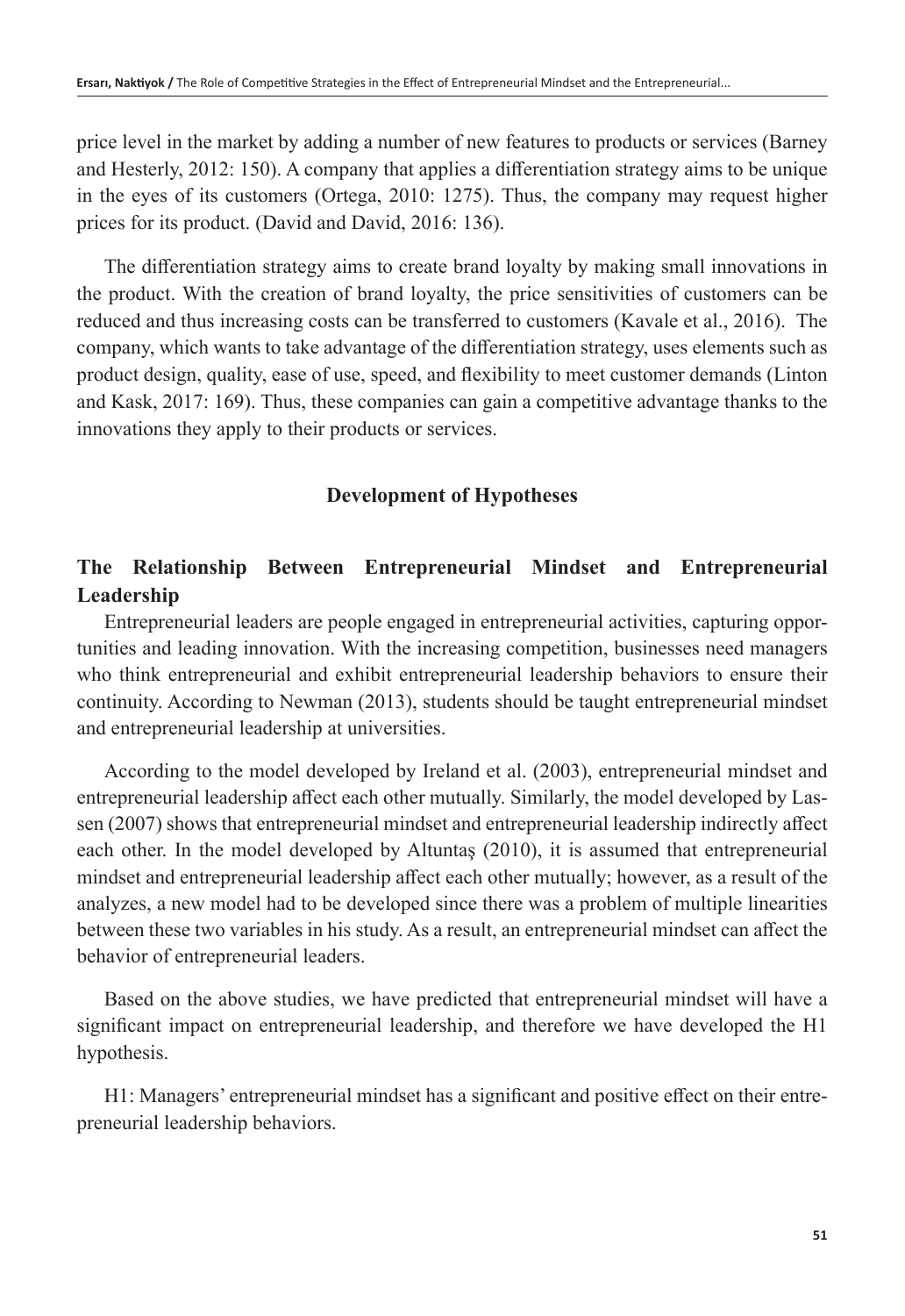#### **The Relationship Between Entrepreneurial Mindset and Business Performance**

The relationship between entrepreneurship and business performance has been the subject of many studies. As a result of many of these studies, entrepreneurship-themed issues have been found to have a positive effect on organizational performance (Covin and Slevin, 1991; Zahra and Garvis, 2000; Lee et al., 2001; Rauch et al., 2009). Based on these studies, it is estimated that entrepreneurial mindset, one of the important issues of entrepreneurship, will have a positive effect on performance.

As a result of his research, Kımuli (2011) found that there is a positive and significant relationship between performance and entrepreneurial mindset, entrepreneurial personality traits, entrepreneurial leadership, strategic orientation, and entrepreneurial orientation. Neneh (2012) conducted research to identify the entrepreneurial mindset of small and medium-sized enterprises (SMEs) in South Africa and it was stated that the performances of entrepreneurial mindset organizations increased. Similarly, Njeru (2012) reported in his study that entrepreneurial mindset has a significant impact on performance.

Based on the above studies, it can be considered that an entrepreneurial mindset will have a direct positive effect on business performance.

H2: Managers' entrepreneurial mindset has a significant and positive effect on business performance.

#### **The Relationship Between Entrepreneurial Mindset and Competitive Strategies**

Firms should follow entrepreneurial strategies in a competitive environment. Because firms that determine strategies from an entrepreneurial perspective will be able to gain a competitive advantage (Miles et al., 2000). Research conducted in recent years has shown that an entrepreneurial mindset is necessary for successful entrepreneurial activities (Kimuli, 2011). One of the important features of entrepreneurs is that they perceive uncertain environments as opportunities. Therefore, an entrepreneurial mindset can provide companies with a competitive advantage (Miles et al., 2000). As a result of their research, Kriewall and Mekemson (2010) reported that entrepreneurial mindset is an important factor in producing new products.

Managers' entrepreneurial thinking skills will be effective in determining and implementing the best and most correct strategies in uncertain environments. Thus, managers' entrepreneurial thinking skills are expected to have a significant impact on competitive strategies.

H3: Managers' entrepreneurial mindset has a significant and positive effect on the cost leadership strategy.

H4: Managers' entrepreneurial mindset has a significant and positive effect on the differentiation strategy.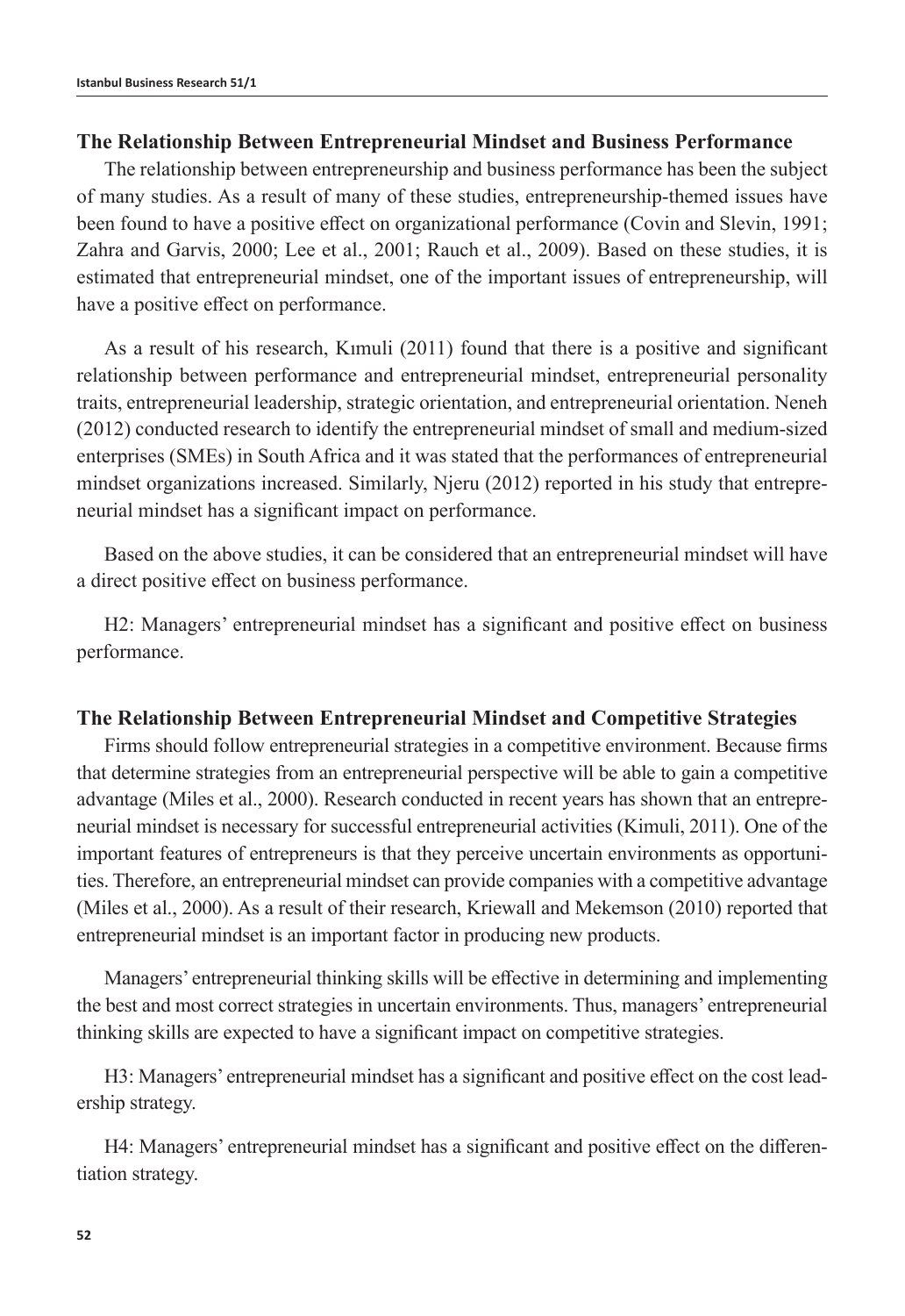#### **The Relationship Between Entrepreneurial Leadership and Business Performance**

Entrepreneurial leaders direct the innovation process and innovation performance especially in SMEs (Fontana et al., 2017). Mgeni and Nayak (2015) showed that there is a strong positive relationship between entrepreneurial leadership and business performance in their study. Chheda and Banga (2013) conducted a study on SMEs in India and found that variables such as continuous improvement, proactivity, innovation, and resource allocation have a positive effect on performance. Fontana et al. (2017) examined the relationships among entrepreneurial leadership, innovation process, and innovation performance within the scope of innovation management, and the results showed a positive relationship between entrepreneurial leadership and innovation process. Kesidou and Carter (2014) stated that entrepreneurial leadership will have a positive impact on firm performance and growth.

Entrepreneurial leaders are people who can take risks,are brave, agile, perceive opportunities, and have entrepreneurial alertness. These people have an important role in determining the strategies of companies and increasing their performance. It is very important for organizations to make the right decisions at the right time in environments where competition is intense and uncertainty and risk is high. Entrepreneurial leaders who can make the right decisions will contribute to increasing the performance of the organization. In light of these opinions, it is predicted that the entrepreneurial leadership behaviors of the managers will have a positive effect on the performance of the company.

H5: Managers' entrepreneurial leadership behaviors have a significant and positive effect on business performance.

#### **The Relationship Between Entrepreneurial Leadership and Competitive Strategies**

Entrepreneurial leaders play an important role in determining the right strategies for a firm's growth and profitability. (Leitch and Volery, 2017). In the study of Ling and Jaw (2011), it has been determined that entrepreneurial leadership has a positive effect on global competitiveness indirectly. Bagheri and Akbari (2017) revealed that entrepreneurial leadership has a significant and positive effect on the innovative behavior of nurses in their research. Newman et al. (2017) stated that entrepreneurial leaders have a positive effect on innovative behavior. Bagheri (2017) showed that entrepreneurial leadership has a positive impact on seeking opportunities and innovative behavior.

Entrepreneurial leaders are brave leaders who are not afraid to take risks (Currie et al., 2008: 3). Entrepreneurial leaders determine the right strategies in an uncertain environment, as they perceive turbulent environments as an opportunity. At this point, managers who can exhibit entrepreneurial leadership behavior can determine the right strategies at the right time. Therefore, it can be thought that the entrepreneurial leadership behaviors of the managers will play a determining role in the competitive strategies.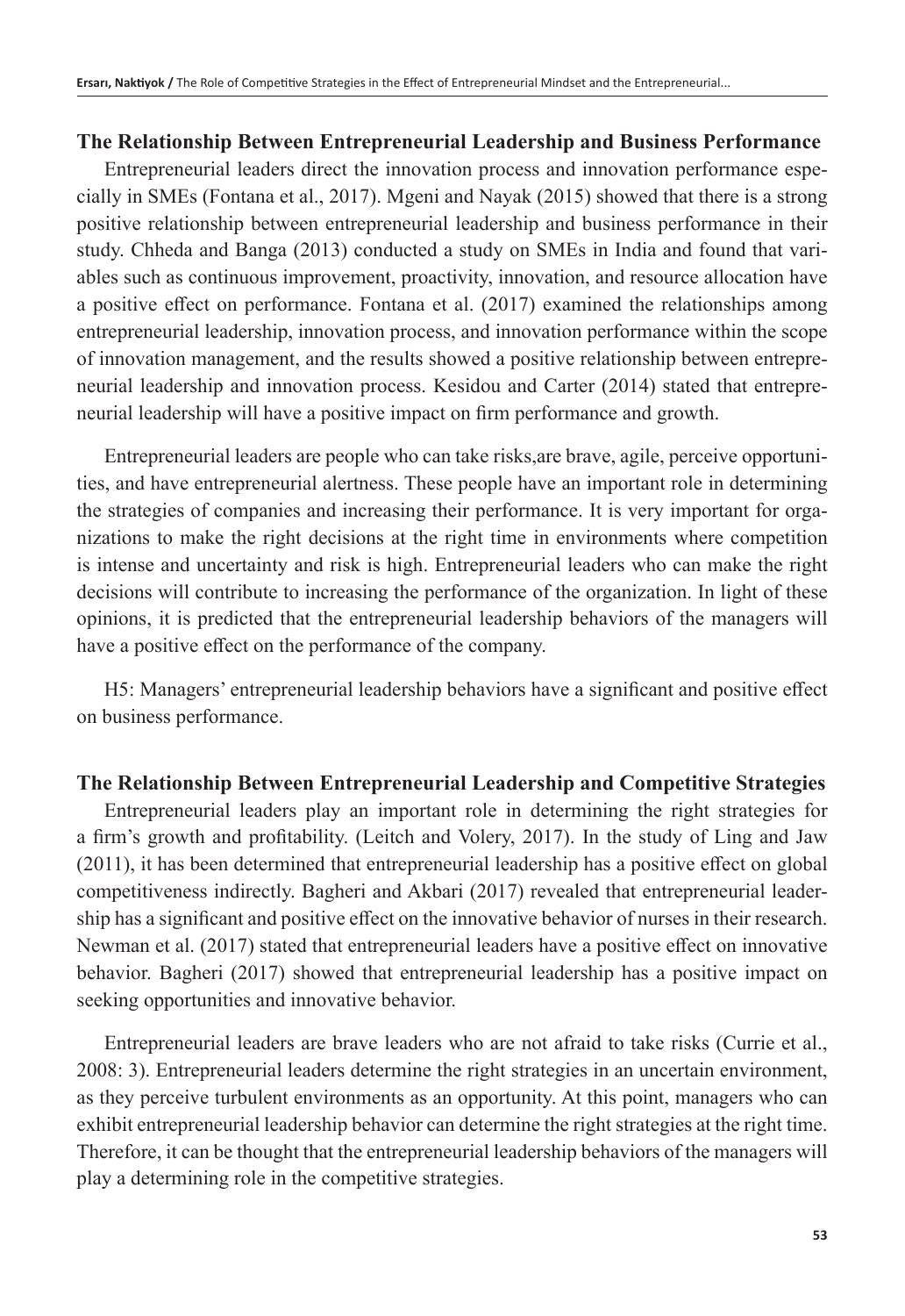H6: Managers' entrepreneurial leadership behaviors have a significant and positive effect on determining cost leadership strategy.

H7: Managers' entrepreneurial leadership behaviors have a significant and positive effect on determining differentiation strategy.

#### **The Relationship Between Competitive Strategies and Business Performance**

There are two different views in the literature on the use of cost leadership and differentiation strategies*. The first of these views* is that it is inconvenient to apply these two basic strategies together. For this reason, one of the most appropriate of these strategies should be chosen and applied. According to Porter (1980-1985), companies need to choose one of the cost leadership and differentiation strategies to be successful in the long run (Panwar et al., 2016: 579). Because cost leadership and differentiation strategies conflict when they are used together. The reason for this conflict is that differentiation is usually a costly strategy. According to Miller, the cost leadership strategy is incompatible with innovation (Linton and Kask, 2017: 170). Also, Kumar et al., (1997) and Thornhill et al. (2007), as a result of their research, found that organizations that use a single competitive strategy are more profitable than the organizations that use these strategies together. Josiah and Nyagara (2015) also gave an opinion that the cost leadership strategy may negatively affect innovation-business performance.

*The second view* on the use of cost leadership and differentiation strategies is that, contrary to Porter's view, both of these strategies are compatible strategies and can be successfully applied together. Some researchers, such as Hill (1988) and Murray (1988), have argued that differentiation and cost leadership strategies are not opposite strategies, rather they are compatible strategies and should be used together (Li and Li, 2008: 1-2). When the literature is examined, it is seen that there are many studies that support the use of two strategies together, at least in some cases (Phillips et al., 1983; Beal and Yasai-Ardekani, 2000; Spanos et al., 2004). On the other hand, Li and Li (2008) have reported that the performances of companies that use differentiation and cost leadership strategies both separately and together are positively affected.

Yamin et al. (1999) stated in their study that the companies performing medium level cost leadership increased their financial performance and the companies applying medium level differentiation strategy increased their organizational performance. Gyampah and Acquaah (2008) could not find a direct relationship between competitive strategies and firm performance. Teeratansirikool et al. (2013) determined that competitive strategies positively affect firm performance, and Ortega (2010) found that there was a positive relationship between cost leadership-differentiation strategies and performance.

 Therefore, it is predicted that competitive strategies will have a significant impact on business performance and the following hypotheses have been developed.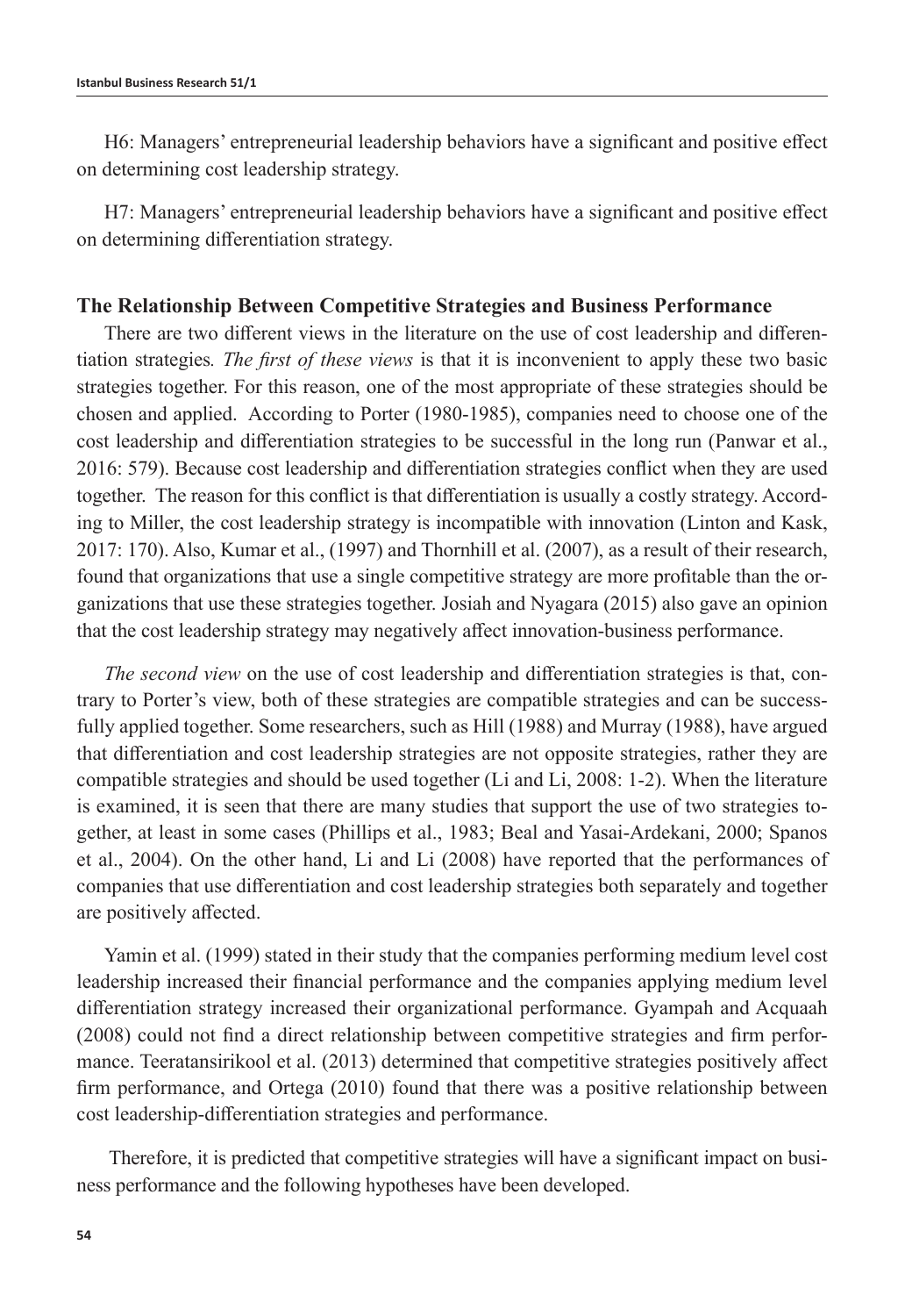H8: Cost leadership strategy has a significant and positive effect on business performance.

H9: Differentiation strategy has a significant and positive effect on business performance.

### **Materials and Methods**

Strategic entrepreneurship literature advocates that businesses should use entrepreneurship and strategic activities together to gain a competitive advantage (Ireland et al., 2003). In this research, a model is designed that shows the role of cost leadership and differentiation strategies in the effects of the entrepreneurial mindset and entrepreneurial leadership on business performance. Thus, a different combination of entrepreneurial and strategic activities is tried to be obtained. It is hoped that this study will contribute to the literature in terms of presenting a different combination and giving a new idea.

Another important issue emphasized in the research is that there are two different views in the literature on whether cost leadership and differentiation strategies can be applied simultaneously. First, Porter (Cited by Panwar et al., 2016: 579) and some other researchers, Miller (Cited by Linton and Helmet, 2017: 170), Thornhill (2007), Kumar (1997), Josiah and Nyagara (2015) argue the view that businesses should choose and implement only one of their generic strategies (cost leadership and differentiation strategy) to improve their performance. On the other hand, Hill (1988) and Murray (1988) believe that cost leadership and differentiation strategies are strategies that can be used together. Li and Li (2008) argue that when these two strategies are applied both together and separately, they increase the business performance.

In this research, it is aimed to determine whether cost leadership and differentiation strategies can be used together. Therefore, the focus strategy is not included in the model. Also, another aim of the research is to reveal the role of cost leadership and differentiation strategies in the effect of the entrepreneurial mindset and entrepreneurial leadership on business performance.

It is aimed to apply the research in a suitable sample where the variables in the model can be measured. Small and newly established entrepreneurial businesses are relatively skilled at identifying entrepreneurial opportunities, while they are less skilled at maintaining competitive advantage. Besides, large businesses are more capable of maintaining their competitive advantage while they are less capable of capturing opportunities. For this reason, newly established small businesses tend to seek opportunities, while large businesses tend to seek competitive advantages (Ireland et al., 2003: 967). In this context, it is predicted that it would be more beneficial to select the sample of the research among medium-sized businesses to evaluate both entrepreneurial and strategic situations at the same distance.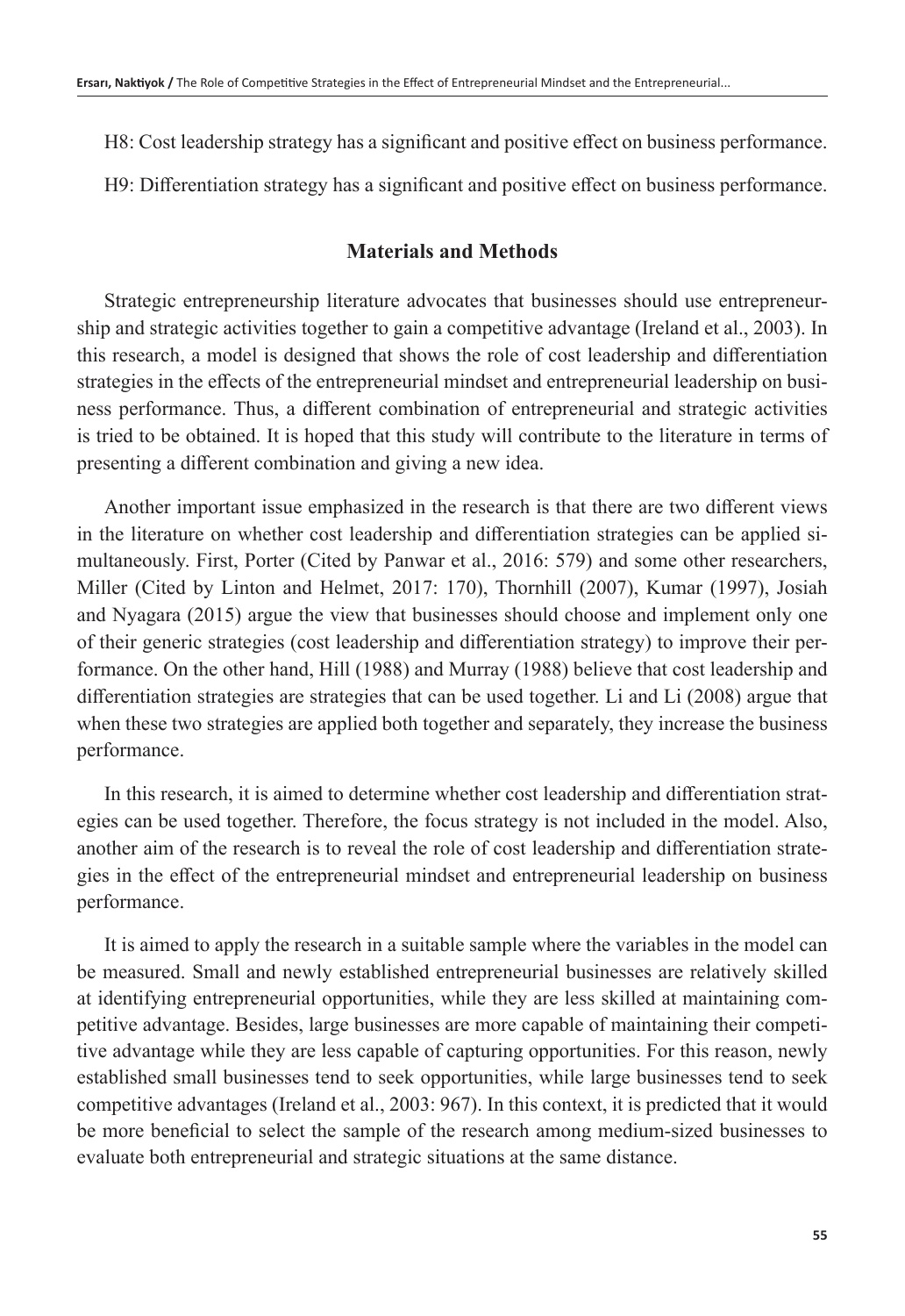

*Figure 1.* Model Of The Study

The universe of the research consists of the founders or managers of 1473 medium-sized businesses operating in eight sectors (furniture, construction, auto spare parts, auto sales, markets, textiles, bakery sellers, training courses) in Erzurum-2017. The sample size selected from the universe of this research was calculated as 305, within the confidence limits of 95%, with an error of 5% (https://www.surveysystem.com/sscalc.htm) (Kurtulus, 2006). 500 surveys were distributed to businesses and 467 of these surveys were returned. However, 443 surveys were used in the study because 24 surveys were incorrect.

#### **Entrepreneurial Mindset Scale**

In this study, the entrepreneurial mindset (EMS) scale developed by Mathisen and Arnulf (2014) was used to measure the entrepreneurial thinking abilities of the managers. The scale consists of three dimensions: Elaborating mindset (EM), Implemental mindset (IM), Compulsiveness mindset (CM). There are 8 items about each dimension and the scale consists of 24 items in total.

As a result of the exploratory factor analysis, IM1, IM7, and CM1 items were removed from the scale because the factor loads of the items were less than 0.40 and exploratory factor analysis was repeated for 21 items. Then, it was observed that the factor loads of none of the 21-items scale were not less than 0.40 and that all items were collected under relevant factors. Besides, the three factors explained 60.569% of the total variance, KaiserMeyer-Olkin (KMO) value was 0.912, Bartlett's test of sphericity was significant (bartlett's test: 5367.089 p=0.000) and Cronbach alpha value was 0.868. Confirmatory factor analysis was also performed for the scale after the exploratory factor analysis. As a result of the analysis, three factors were linked to a single factor as an entrepreneurial mindset (EMS). All of the fit indices for the second level confirmatory factor analysis (CMIN/DF: 2.997; GFI: 0.895; AGFI: 0.867; NFI: 0.907; IFI: 0.936; TLI: 0.926; CFI: 0.936; RMSEA: 0.067; RMR: 0.046; SRMR: 0.057) are within the acceptable range.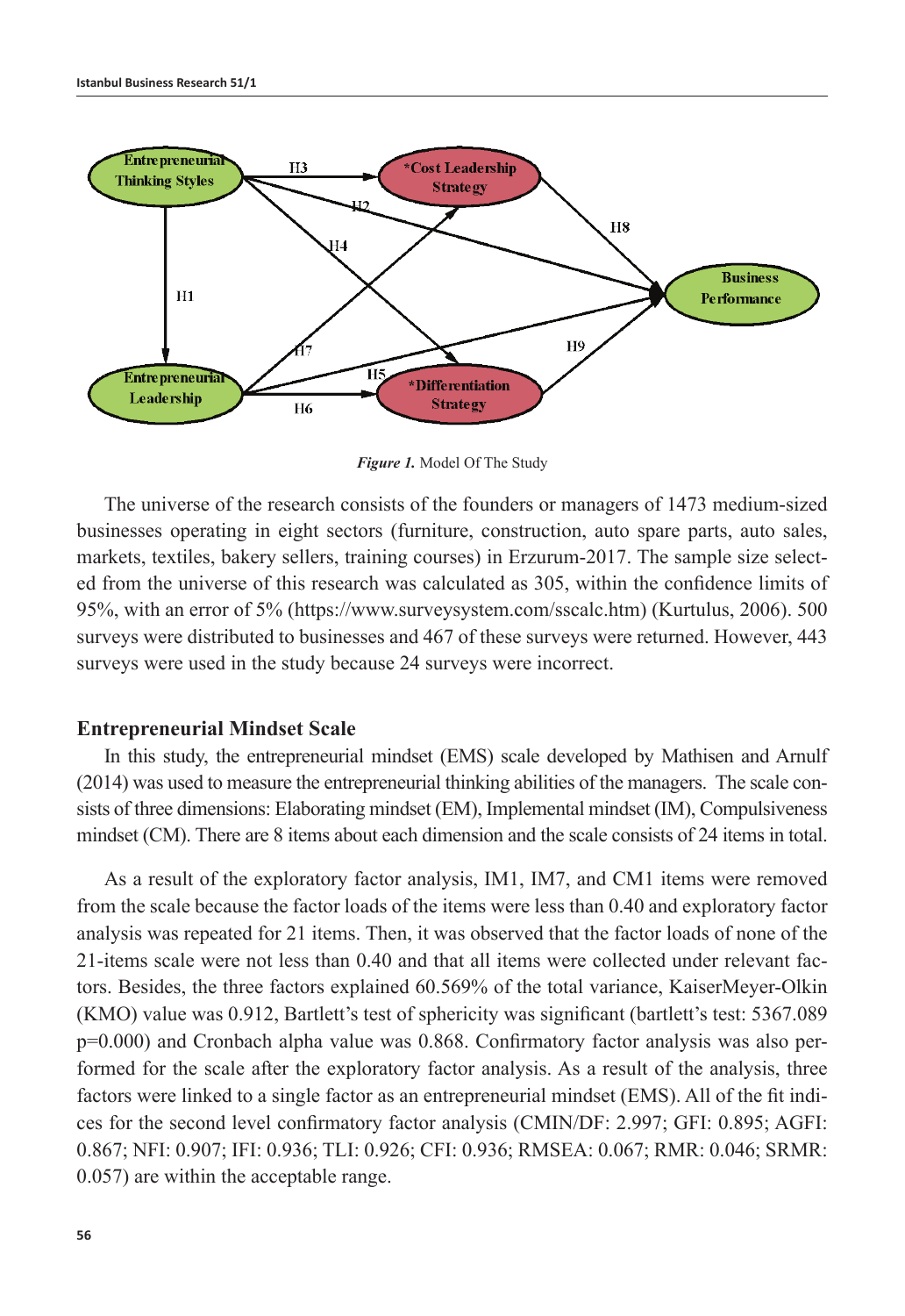#### **Entrepreneurial Leadership Scale**

In this study, the entrepreneurial leadership scale developed by Renko et al. (2015: 67) was used to measure the entrepreneurial leadership skills of managers. The entrepreneurial leadership scale has one dimension and consists of 8 items. We have used the EL code for the entrepreneurial leadership variable. Item analysis, exploratory and confirmatory factor analysis were performed to ensure the validity and reliability of the scale.

As a result of the exploratory factor analysis, EL6 and EL7 items were removed from the scale. After exploratory factor analysis for six items was performed again, it was found that the single factor explained 45% of the total variance, KMO value was 0.757, Bartlett's test of sphericity was significant (bartlett's test: 618.872 p=0.000) and Cronbach alpha value was 0.749. Confirmatory factor analysis was performed after the exploratory factor analysis. As a result of the analysis, the EL8 item was removed from the scale because the standardized regression load of EL8 was less than 0.50. The confirmatory factor analysis was performed again after EL8-item was removed from the scale. All the fit indices of the scale (CMIN/DF: 2.390; GFI: 0.991; AGFI: 0.968; NFI: 0.983; IFI: 0.990; TLI: 0.974; CFI: 0.990; RMSEA: 0.056; RMR: 0.019; SRMR: 0.024) are within acceptable limits.

#### **Competitive Strategies Scale**

The competitive strategies scale has two-dimension: cost leadership and differentiation strategies. The differentiation strategy dimension has 5 items and the cost leadership strategy dimension has 4 items. The scale consists of 9 items in total. We have used the DS code for the differentiation strategy variable and the CL code for the cost leadership in this study. The competitive strategy scale developed by Gilley and Rasheed (2000) and Acquaah et al (2008) was taken from the work of Espino-Rodríguez and Lai (2014) (Espino-Rodríguez and Lai, 2014: 14). Item analysis, exploratory and confirmatory factor analysis were performed to ensure the reliability and validity of the scale.

As a result of the item analysis, the total score correlation of the DS1 item was found to be less than 0.30. Thus, the item was removed from the scale and the analyzes were repeated. Then, exploratory and confirmatory factor analysis were performed for 8 items. As a result of the exploratory factor analysis, the KMO value was 0.746, and Bartlett's test of sphericity was significant (Bartlett's test:  $1091.722 \text{ p} = 0.000$ ). It was determined that the cost leadership strategy explained 30.5% of the total variance and that the Cronbach alpha value was 0.777. It was also understood that the differentiation strategy explained 29.94% of the total variance and that the Cronbach alpha value was 0.766.

Also, the confirmatory factor analysis showed that the regression load of the DS3 item was less than 0.50 and the item was removed from the scale since this value was not considered statistically significant. The confirmatory factor analysis was repeated after the item was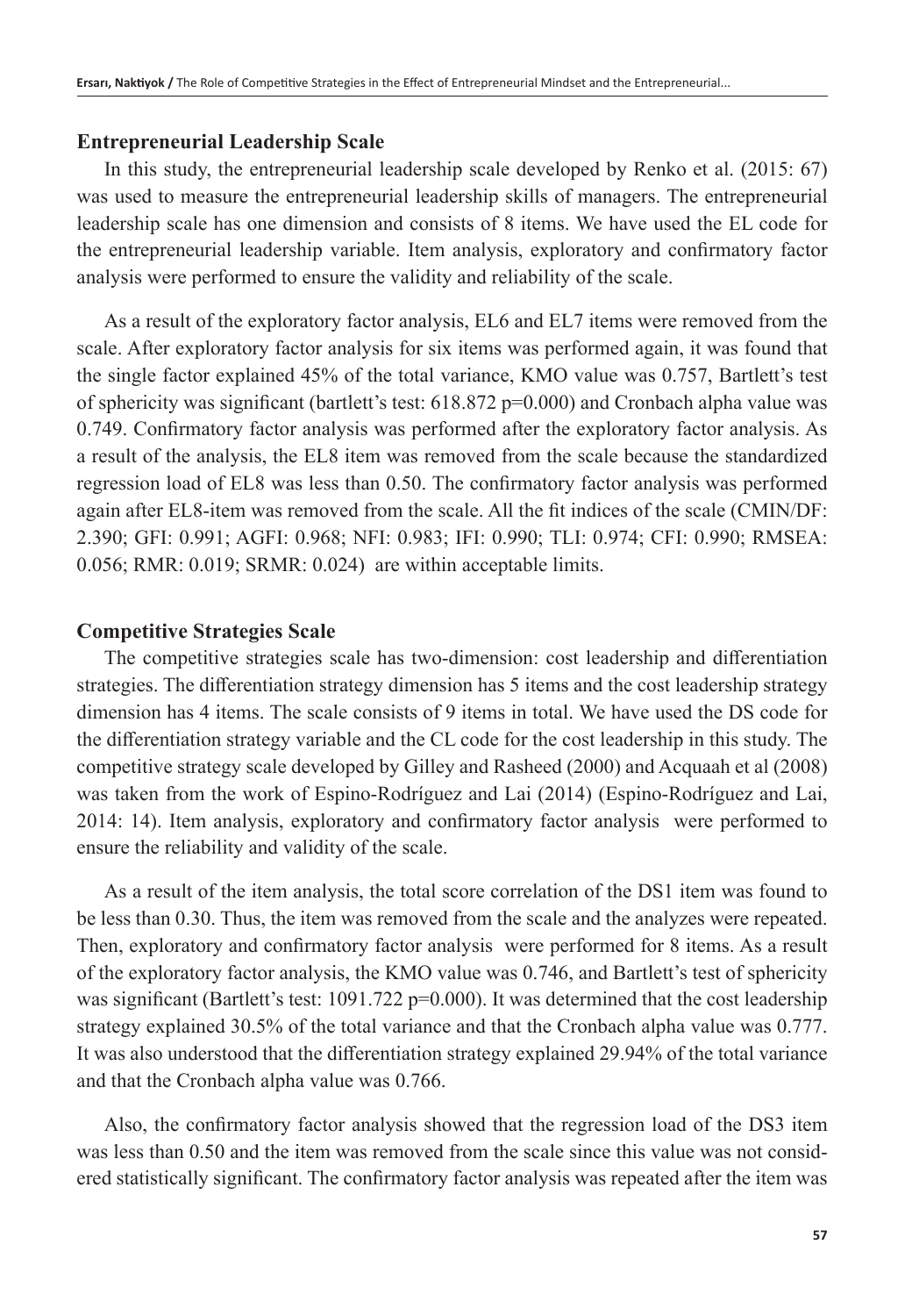removed from the scale. All of the fit indices for confirmatory factor analysis (CMIN/DF: 3.351; GFI: 0.971; AGFI: 0.938; NFI: 0.956; IFI: 0.969; TLI: 0.950; CFI: 0.969; RMSEA: 0.073; RMR: 0.042; SRMR: 0.048) are within acceptable limits.

## **Business Performance Scale**

In the literature, it is emphasized that the financial, market, and innovation performances of the organization should be evaluated together in measuring the business performance (Keskin et al. 2016). For this reason, two different scales have been used to measure business performances. The first of these scales are related to the financial and market performances and consist of 12 items. The second scale is related to the innovation performance and consists of 7 items. The business performance scale (BP) consists of 17 items in total. Both scales were developed by Zehir (2016) based on the studies of researchers such as Zahra et al., Baker and Sinkula, Lynch et al., Prajogo and Sohal. Item analysis, exploratory and confirmatory factor analysis were performed to ensure the reliability and validity of the scales.

FMP code was used to indicate 12 items related to the Financial/Market Performance scale, and IP code was used to indicate 7 items related to the Innovation Performance scale. The Cronbach alpha value for the Financial/Market Performance scale was 0.960 and the Cronbach alpha value for the Innovation Performance scale was 0.947. As a result of exploratory factor analysis of the 19-item business performance scale, KMO value was 0.960 and Bartlett's test of sphericity was significant (Bartlett's test: 8304,453 and p=0.000). The Cronbach alpha value of the business performance scale was 0.961. Also, the factor explained 72,446% of the total variance. Confirmatory factor analysis was performed after exploratory factor analysis. As a result of the confirmatory factor analysis, it was found that the regression load of any item was not less than 0.50. In addition, all of the fit indices for confirmatory factor analysis (CMIN/DF: 4.644; GFI: 0.847; AGFI: 0808; NFI: 0.917; IFI: 0.934; TLI: 0.925; CFI: 0.933; RMSEA: 0.091; RMR: 0.028; SRMR: 0.0381) are within acceptable limits.

#### **Analysis and Findings**

The main statistical values and correlation coefficients for the variables in the study are shown in Table 1. When the correlation coefficients are examined, It has been observed that there is a positive and significant relationship between entrepreneurial leadership and entrepreneurial mindset ( $r=0.360$ ), entrepreneurial leadership and cost leadership ( $r=0.112$ ), entrepreneurial leadership and differentiation strategies (r=0.247), and entrepreneurial leadership and business performance ( $r=0.237$ ). It has been observed that there is a positive and significant relationship between the entrepreneurial mindset and differentiation strategy ( $r=$ 0.154), the entrepreneurial mindset, and the business performance  $(r= 0.103)$ . Also, the cost leadership strategy negatively affected the business performance (r=-0.210); Differentiation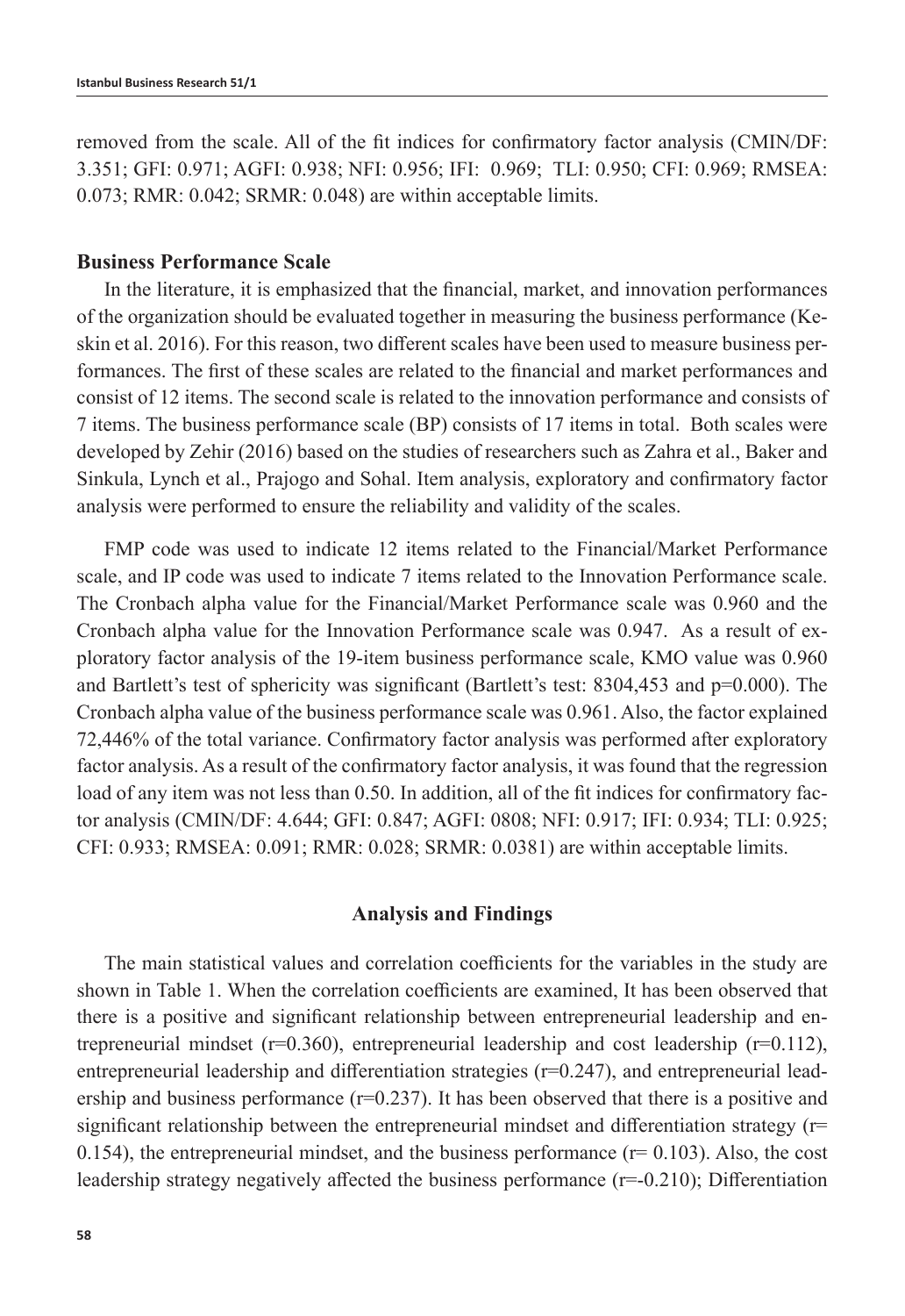Table 1

strategy positively affected the business performance  $(r=0.248)$ . It can be thought that this situation is caused by the innovation performance questions within the business performance.

Considering the average of the variables of the study, it is seen that the average of entrepreneurial leadership is high and the cost leadership strategy has a higher average than the differentiation strategy. According to these results, it can be said that the business managers participating in the research see themselves as entrepreneurial leaders and prefer cost leadership more than differentiation strategies.

| Relationship Between Variables |      |      |           |           |            |           |  |
|--------------------------------|------|------|-----------|-----------|------------|-----------|--|
|                                |      | S.D. |           |           | 3          | 4         |  |
| EL1                            | 4.39 | 0.59 |           |           |            |           |  |
| EMS <sub>2</sub>               | 3.91 | 0.50 | $0.360**$ |           |            |           |  |
| CL3                            | 4.01 | 0.75 | $0.112*$  | 0.055     |            |           |  |
| DS4                            | 3.39 | 0.94 | $0.247**$ | $0.154**$ | $-0.241**$ |           |  |
| BP <sub>5</sub>                | 3.68 | 0.65 | $0.237**$ | $0.103*$  | $-0.210**$ | $0.248**$ |  |

The path coefficients and the variance parameter values among the variables of the structural model are shown in Figure 2 and the estimation results for the model are shown in Table 2.

When Figure 2 and Table 2 are examined together, the relationships between entrepreneurial mindset and entrepreneurial leadership, entrepreneurial leadership and differentiation strategy, cost leadership strategy and business performance, differentiation strategy and business performance, entrepreneurial mindset and business performance are meaningful (respectively;  $p=0.000$ ,  $p=0.000$ ,  $p=0.000$ ,  $p=0.007$  and  $p=0.001$ ). However, the relationships between entrepreneurial mindset and cost leadership, entrepreneurial mindset and differentiation strategy, entrepreneurial leadership and cost leadership strategy, and entrepreneurial leadership and business performance are meaningless (respectively;  $p=0.133$ ,  $p=0.553$ ,  $p=0.743$  and  $p=0.050$ . For this reason, the meaningless relationships were removed from the model and improvements were made to the model.

As a result of the improvements made in the model, the relationships between entrepreneurial leadership and cost leadership, entrepreneurial leadership and business performance were found to be significant; so these relationships were not removed from the model. Also, the fit indices of the model shown in Figure 2 (CMIN/DF: 2.735; GFI: 0.923; AGFI: 0.892; NFI: 0.877; IFI: 0.919; TLI: 0.897; CFI: 0.918; RMSEA: 0.063; RMR: 0.078; SRMR: 0.0779) are within acceptable limits.

As a result of the improvements made on the model of the research, it has been observed that the entrepreneurial mindset has a positive effect on entrepreneurial leadership (0.617 p <0.001). In addition, entrepreneurial leadership has a positive and significant effect on cost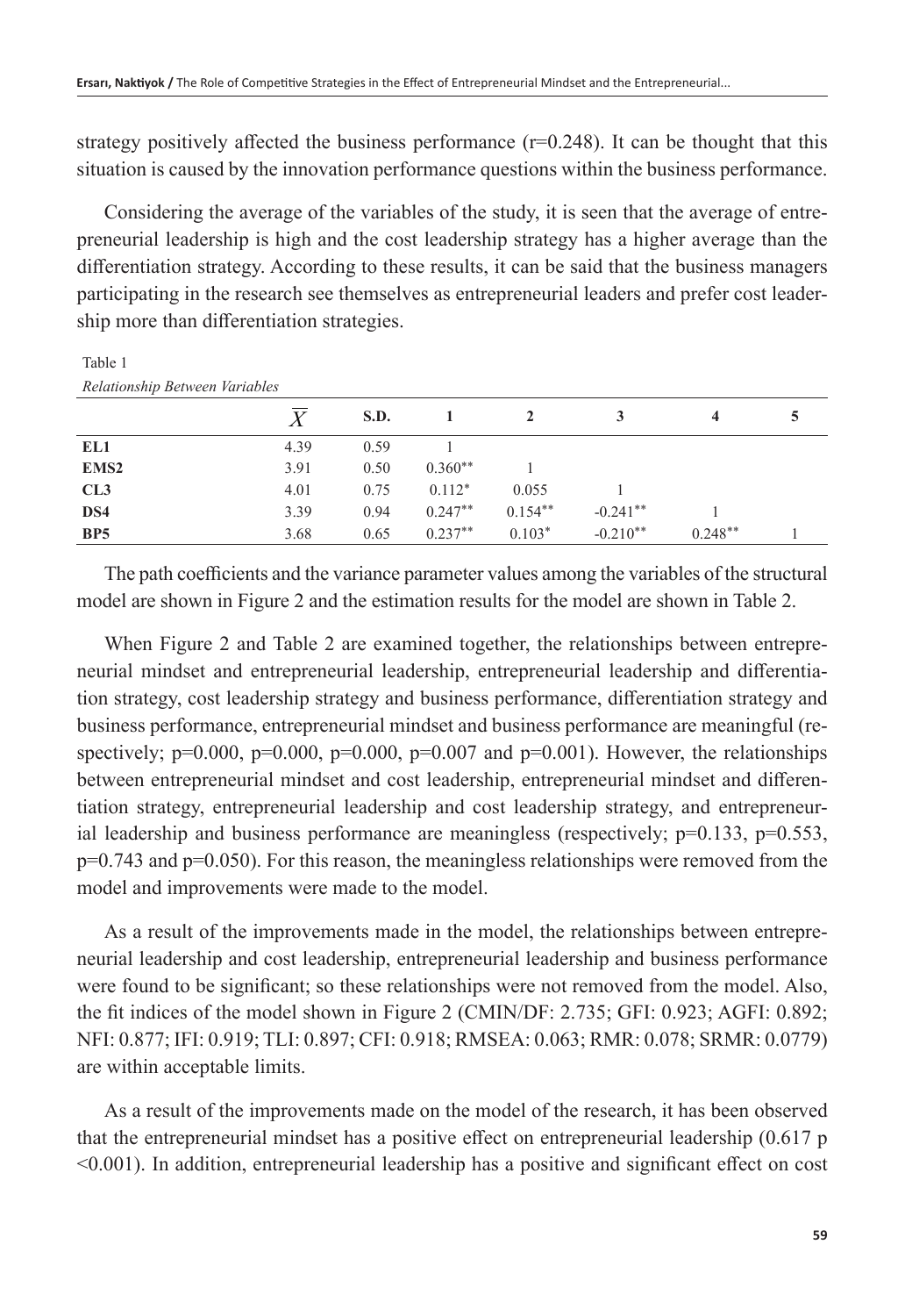leadership (0.135 p <0.05), differentiation strategies (0.253 p <0.001) and business performance  $(0.173 \text{ p} \le 0.05)$ . Upon examining the effects of cost leadership and differentiation strategies on business performance, we find out the existence of a negative impact of cost leadership strategy  $(-0.308 \text{ p} < 0.001)$  and a positive impact of differentiation strategy  $(0.146$ p <0.05) on business performance. Also, fit indices of model shown in Figure 3 (CMIN/DF: 2.705; GFI: 0.923; AGFI: 0.894; NFI: 0.877; IFI: 0.918; TLI: 0.899; CFI: 0.918; RMSEA: 0.062; RMR: 0.080; SRMR: 0.0796) are within acceptable limits.



*Figure 2.* Standardized Estimation Results of the Structural Model

| 140IV 2          |                                        |                                        |       |          |       |  |
|------------------|----------------------------------------|----------------------------------------|-------|----------|-------|--|
|                  | <b>Estimation Results of the Model</b> |                                        |       |          |       |  |
| <b>Variables</b> |                                        | <b>Standardized Regression Weights</b> | S.E.  | C.R.     | P     |  |
| EL               | $\leftarrow$ --- EMS                   | 0.619                                  | 0.094 | 7.631    | ***   |  |
| <b>CLS</b>       | <--- EL                                | 0.029                                  | 0.093 | 0.327    | 0.743 |  |
| <b>CLS</b>       | $\leftarrow$ -- EMS                    | 0.132                                  | 0.104 | 1.503    | 0.133 |  |
| DS               | $\leftarrow$ -- EMS                    | $-0.050$                               | 0.193 | $-0.594$ | 0.553 |  |
| DS.              | <--- EL                                | 0.303                                  | 0.182 | 3.315    | ***   |  |
| BP               | $\leftarrow$ -- CLS                    | $-0.311$                               | 0.073 | $-5.285$ | ***   |  |
| <b>BP</b>        | $\leftarrow$ --- DS                    | 0.094                                  | 0.035 | 2.676    | 0.007 |  |
| BP               | $\leftarrow$ -- EMS                    | 0.264                                  | 0.118 | 3.284    | 0.001 |  |
| <b>BP</b>        | <--- EL                                | 0.169                                  | 0.110 | 1.962    | 0.050 |  |

In the model, it has been revealed that entrepreneurial mindset has a positive and significant effect on entrepreneurial leadership (0.619; p<0.001) at 95% significance level. Also, as a result of the improvements made on the model (removing meaningless relationships), it

Table 2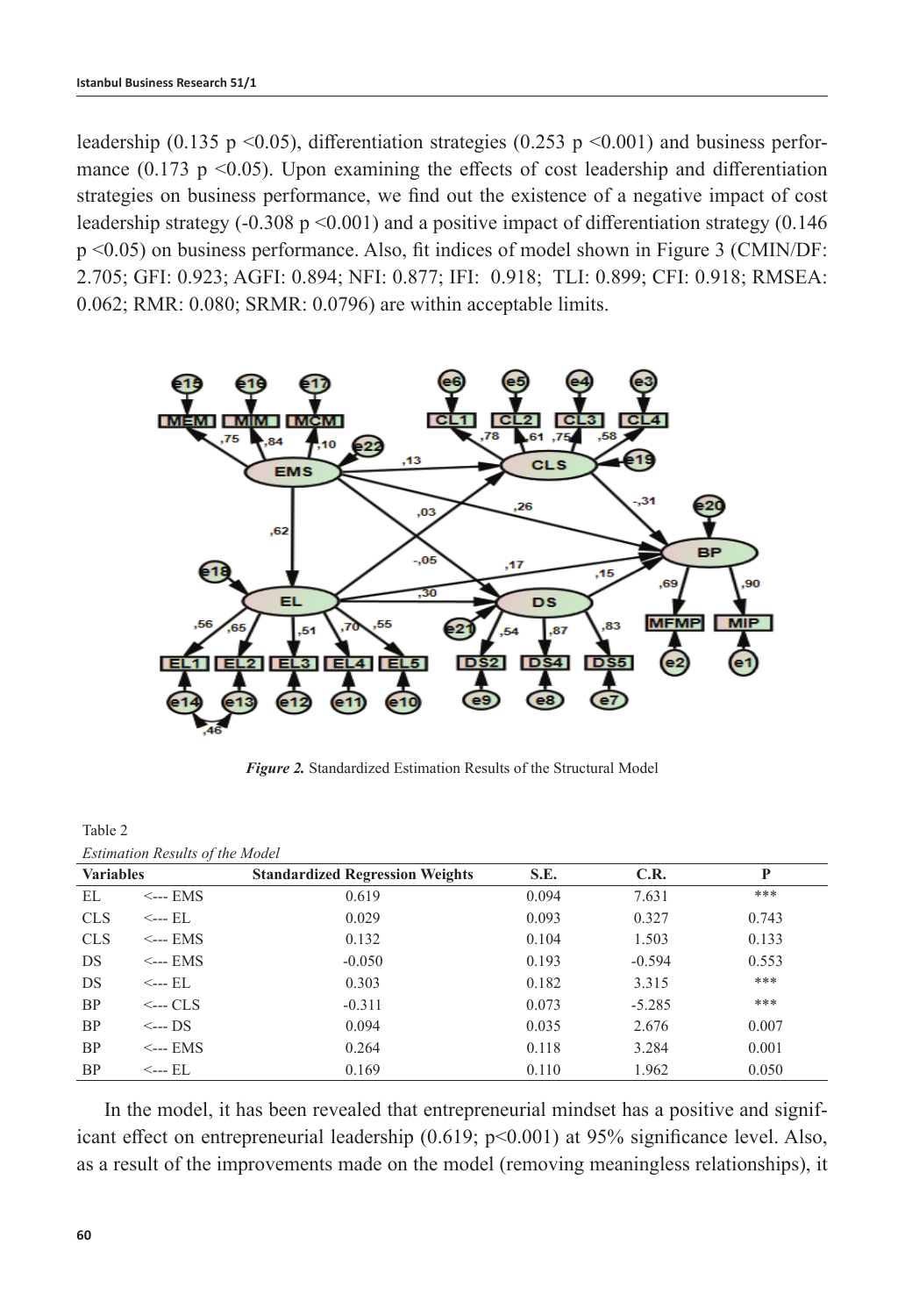has been observed that the entrepreneurial mindset has a positive effect on entrepreneurial leadership  $(0.617; p<0.001)$ . Therefore, H<sub>1</sub> is supported. Besides, in the main model, it was determined that entrepreneurial mindset had a positive effect on business performance (0.264 p <0.001). As a result of the improvements made to the model, it has been determined that the entrepreneurial mindset has a positive effect on business performance  $(0.255 \text{ p} \le 0.001)$ . Thus, H2 is supported. However, as seen in the research model, the entrepreneurial mindset of managers does not have a significant effect on cost leadership (0.132;  $p > 0.05$ ) and differentiation strategies  $(-0.050; p > 0.05)$ . According to these results, H3 and H4 are not supported.



*Figure 3.* Standardized Estimation Results of The Improved Model

Table 3

| <b>Estimation Results of The Improved Model</b> |                     |                                        |       |          |       |  |
|-------------------------------------------------|---------------------|----------------------------------------|-------|----------|-------|--|
| <b>Variables</b>                                |                     | <b>Standardized Regression Weights</b> | S.E.  | C.R.     | P     |  |
| EL                                              | $\leftarrow$ EMS    | 0.617                                  | 0.094 | 7.648    | ***   |  |
| <b>CLS</b>                                      | $\leftarrow$ EL     | 0.135                                  | 0.064 | 2.153    | 0.031 |  |
| DS                                              | $\leftarrow$ EL     | 0.253                                  | 0.124 | 4.029    | ***   |  |
| <b>BP</b>                                       | $\leftarrow$ CLS    | $-0.308$                               | 0.073 | $-5.270$ | ***   |  |
| <b>BP</b>                                       | $\leftarrow$ DS     | 0.146                                  | 0.035 | 2.716    | 0.007 |  |
| <b>BP</b>                                       | $\leftarrow$ EL     | 0.173                                  | 0.108 | 2.043    | 0.041 |  |
| <b>BP</b>                                       | $\leftarrow$ -- EMS | 0.255                                  | 0.116 | 3.254    | 0.001 |  |

In the main model, the entrepreneurial leadership did not have a significant effect on business performance  $(0.169; p=0.05)$ , but as a result of improvements made by removing me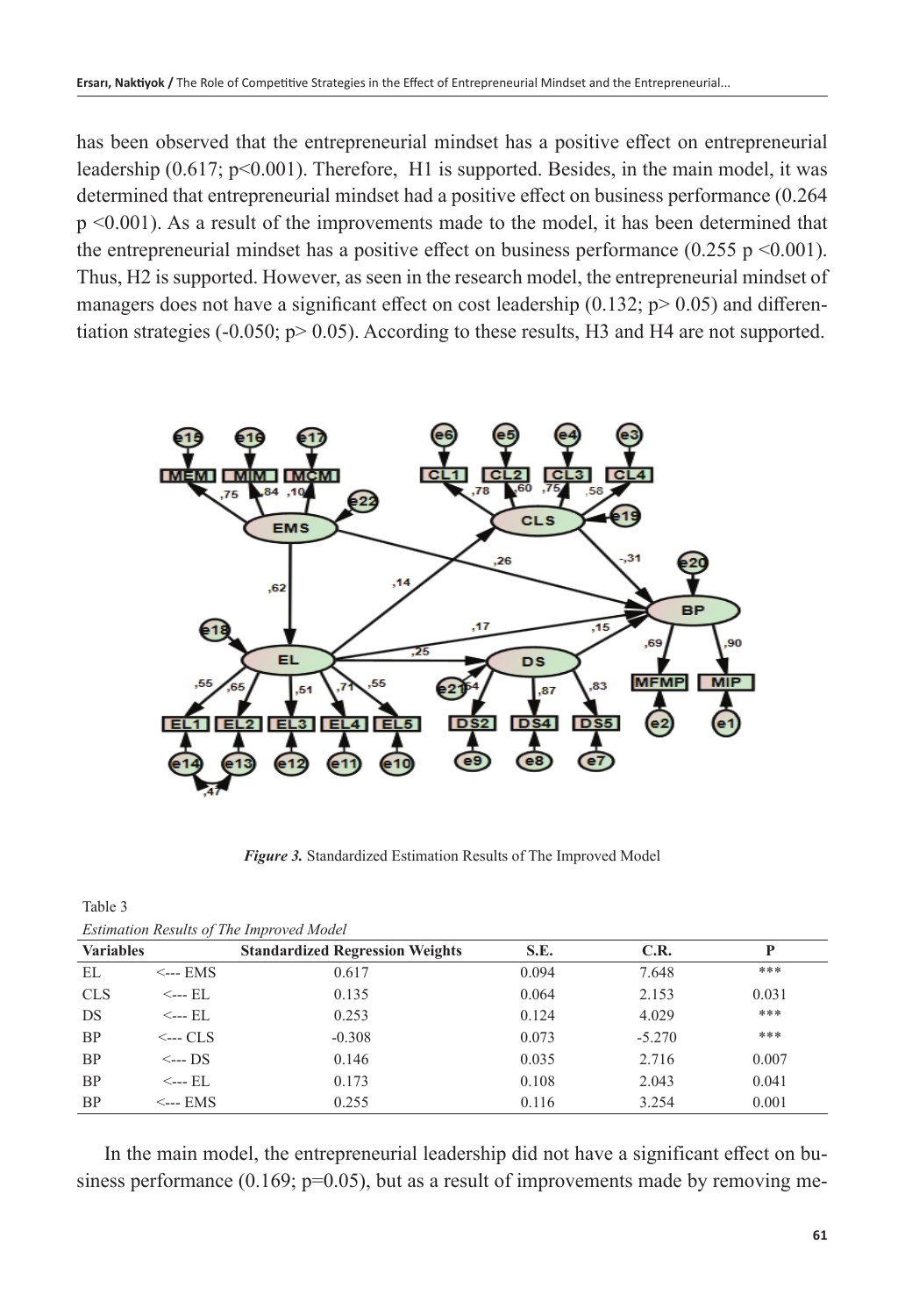aningless relationships, the entrepreneurial leadership has a positive and significant effect on business performance (0.173;  $p<0.05$ ). Therefore, H5 which was rejected by the main model is supported by improvements. In the model, the entrepreneurial leadership has no significant effect on cost leadership  $(0.029; p > 0.05)$ ; however, as a result of the improvements made in the model, it is determined that entrepreneurial leadership has a positive effect on cost leadership  $(0.135; p \le 0.05)$ .

H6 which was rejected in the main model is supported by improvements. Also, entrepreneurial leadership has been found to have a positive effect on differentiation strategies (0.303; p<0.001). Therefore, H6 is also supported.

In the main model, it was observed that cost leadership had a negative effect on business performance  $(-0.311; p \le 0.001)$ . As a result of the improvements made on the model, the negative effect of the cost leadership on the business performance  $(-0.308; p<0.001)$  has continued. According to these results, H8 is rejected. Similarly, it has been observed that the differentiation strategy variable has a positive and significant effect on business performance  $(0.094; p<0.05)$ . As a result of the improvements made on the model, the positive effect of differentiation strategy on business performance  $(0.146; p \le 0.05)$  has increased. Therefore, H9 is also supported. Moreover, the fact that cost leadership has a negative while differentiation strategy has a positive effect on business performance supports the view of Porter, who argues that these two strategies should not be used together.

#### **Conclusion**

In this research, entrepreneurship constructs such as entrepreneurial leadership and entrepreneurial mindset are combined with strategic constructs such as cost leadership and differentiation strategies, and the effect of these variables on business performance is examined. After reviewing the related literature, a model that shows how cost leadership and differentiation strategies affect the relationships among entrepreneurial mindset, entrepreneurial leadership, and business performance has been developed. Thus, we tried to present a model different from the existing strategic entrepreneurship models in the literature.

Our study focuses on two different views in the literature regarding cost leadership and differentiation strategies. Porter (1980-1985) believes that businesses need to choose and implement only one of the generic strategies (cost leadership and differentiation strategy) to improve their performance (Panwar et al., 2016: 579). On the other hand, Hill (1988) and Murray (1988) advocate that businesses can use cost leadership and differentiation strategies together. With the strategic entrepreneurship model designed in this research, we aimed to determine which view to support between Porter's and Hill and Murray's. To achieve this goal, the conceptual framework of the research was determined and the model of the research was tested.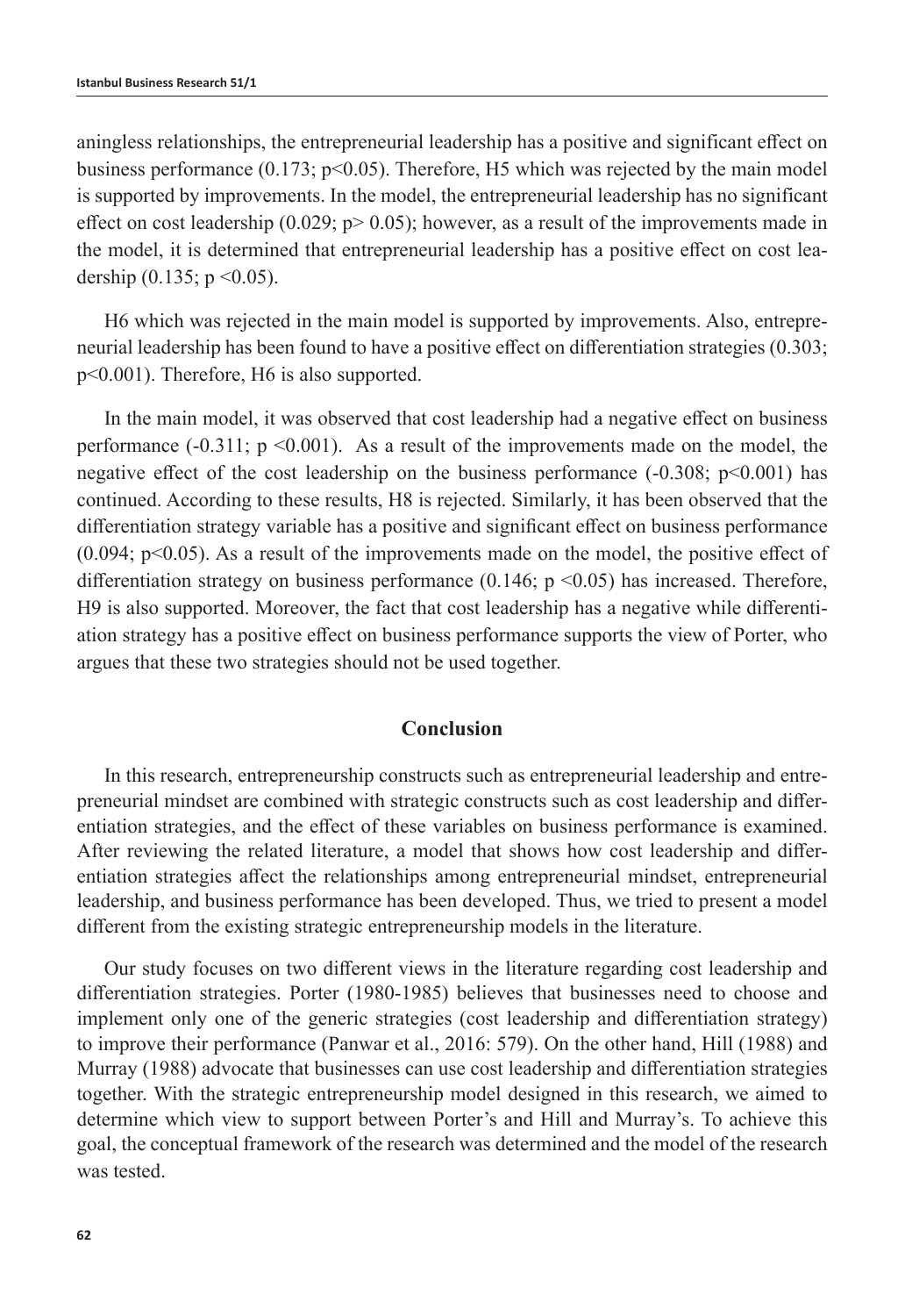As a result of this research, when cost leadership and differentiation strategies are used together, cost leadership strategy affects business performance negatively while differentiation strategy affects business performance positively. These results support the opinion of Porter and other researchers (Linton and Helmet, who transferred from Miller, 2017: 170; Thornhill, 2007; Kumar, 1997; Josiah and Nyagara, 2015). Cost Leadership Strategy advocating reducing costs and differentiation strategy advocating innovation practices that increase costs may be conflicted with each other. In the analysis made on the sample data, the negative relationship between the cost leadership variable and the business performance variable supports this idea.

Before testing the hypotheses, the correlation relationship between the variables and the means of the variables were examined. The average of the variables of the study was examined and it was determined that the average of entrepreneurial leadership and entrepreneurial mindset was high. This research was conducted in medium-sized businesses, and their managers said they had a sufficient level of the entrepreneurial mindset and entrepreneurial leadership. In other words, the managers participating in the research see themselves as entrepreneurial leaders who are open to innovations, have a vision, and can take risks. Also, the analysis results showed that the cost leadership strategy has a higher average than the differentiation strategy. According to these results, it can be said that the business managers participating in the research prefer the cost leadership strategy more than the differentiation strategy. This may be because the differentiation strategy is costly. There is economic instability in Turkey and innovating is a costly strategy. For this reason, managers may have directed the implementation of the cost leadership strategy.

When the correlation relations between the variables are examined, it is seen that there is a positive and significant relationship between entrepreneurial leadership and cost leadership, entrepreneurial leadership and differentiation strategy, entrepreneurial leadership, and business performance. This situation shows us that entrepreneurial leaders are very important people for businesses. Nowadays, it is obvious that everything is changing rapidly and businesses that cannot adapt to change are disappearing. For this reason, there is a need for entrepreneurial leaders who are open to innovations and can think strategically. Especially medium-sized businesses need innovative, visionary, risk-taking, entrepreneurial, and brave managers to grow and make a profit.

Upon examining the corresponding literature, it was predicted that cost leadership and differentiation strategies may have an important role in the effect of entrepreneurial leadership and entrepreneurial mindset on business performance, and analyzes were made on the model developed based on this information. In the model, the entrepreneurial mindset is an independent variable; entrepreneurial leadership, cost leadership strategy, differentiation strategy, and business performance are considered as dependent variables. As a result of the analysis made on the research model, improvements have been made on the model since the relationships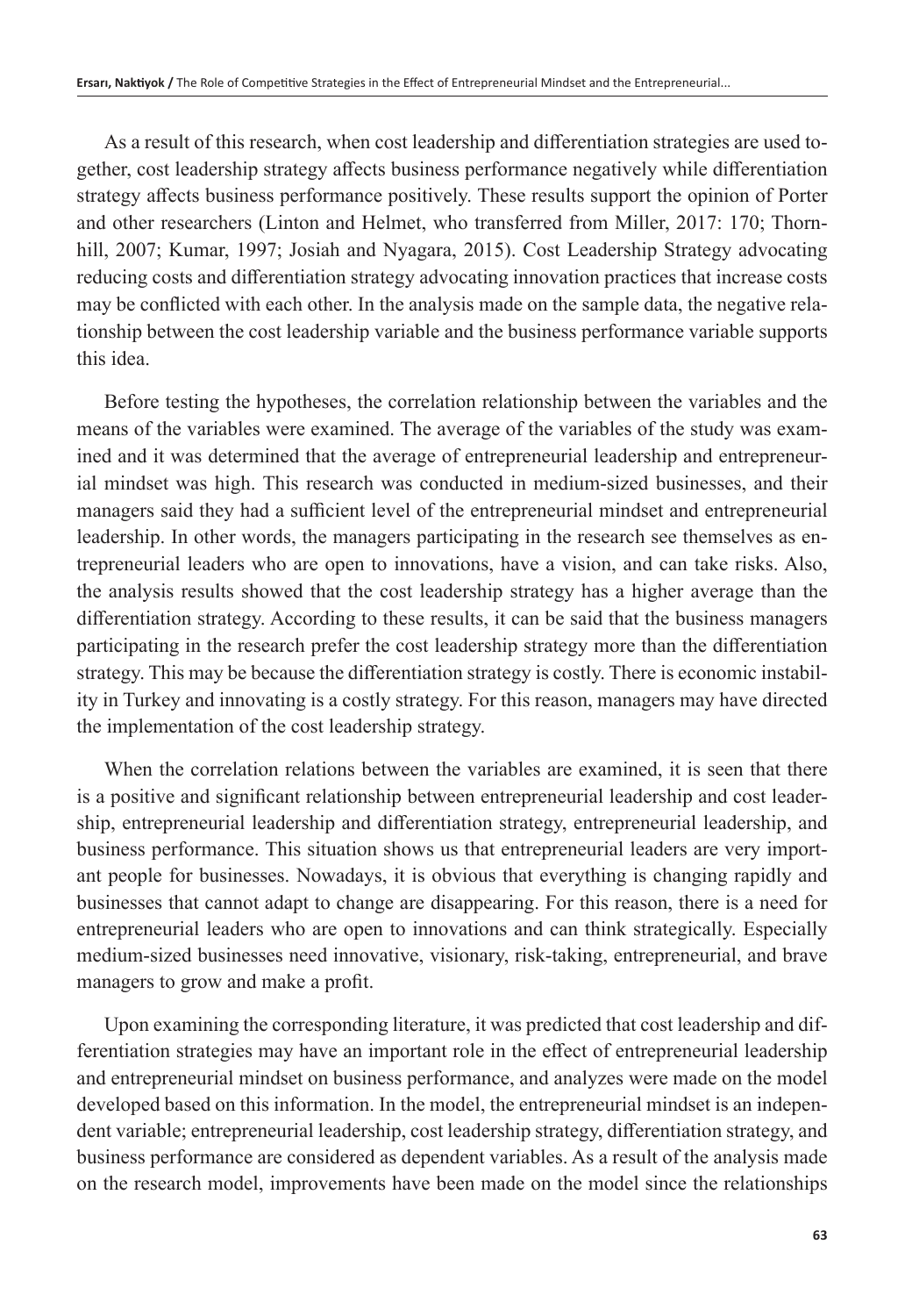between entrepreneurial mindset and business performance, entrepreneurial mindset and cost leadership, entrepreneurial mindset, and differentiation strategy are meaningless. Analysis results were interpreted considering both the research model and the improved model results. As a result, the entrepreneurial mindset has positively affected both entrepreneurial leadership and business performance; however, it has no significant effect on differentiation and cost leadership strategies. Also, it has been determined that entrepreneurial leadership has a positive effect on business performance, cost leadership, and differentiation strategies. Although cost leadership negatively affects business performance; differentiation strategy positively affects business performance. One of the reasons that cost leadership negatively affects business performance may be innovation performance questions within the business performance scale.

Due to cost and availability, this research data was collected from a single city. Therefore, the sample of the research is limited to managers of medium-sized businesses in Erzurum. For this reason, it is recommended to conduct the research in different cities to generalize the study results. Also, it is suggested that other variables should be included in the research in order to evaluate the subject more comprehensively. In particular, environmental uncertainty, which is thought to have an impact on competitive strategies and performance, can be added to the model as an important variable.

**Grant Support:** The authors declared that this study has received no financial support.

#### **References**

- Altuntas, G. (2014). Girişimcilik ve stratejik yönetim ilişkisi: Bir stratejik girişimcilik modeli ve testi. *Istanbul Universitesi Isletme ve Yönetim Dergisi*, 1(2), 103-129.
- Antoncic, B., & Hisrich, R D. (2004). Corporate entrepreneurship contingencies and organizational wealth creation. *Journal of Management Development, 23*(6), 518-550.
- Bagheri, A. (2017). The impact of entrepreneurial leadership on innovation work behavior and opportunity recognition in high-technology SMEs. *The Journal of High Technology Management Research, 28*(2), 159-166.
- Bagheri, A., &Akbari, M. (2017). The impact of entrepreneurial leadership on nurses' innovation behavior. *Journal of Nursing Scholarship. 50*(1), 28-35.
- Barney, J. B., & Hesterly, W. S. (2012). *Strategic Management And Competitive Advantage* (Fourth Edition ed.). USA: Pearson.
- Beal, R. M., & Yasai-Ardekani, M. (2000). Performance implications of aligning CEO functional experiences with competitive strategies. *Journal of Management, 26*(4), 733-762.

**Peer-review:** Externally peer-reviewed.

**Author Contributions:** Conception/Design of study: G.E., A.N.; Data Acquisition: G.E., A.N.; Data Analysis/Interpretation: G.E., A.N.; Drafting Manuscript: G.E., A.N.; Critical Revision of Manuscript: G.E., A.N.; Final Approval and Accountability: G.E., A.N. **Conflict of Interest:** The authors have no conflict of interest to declare.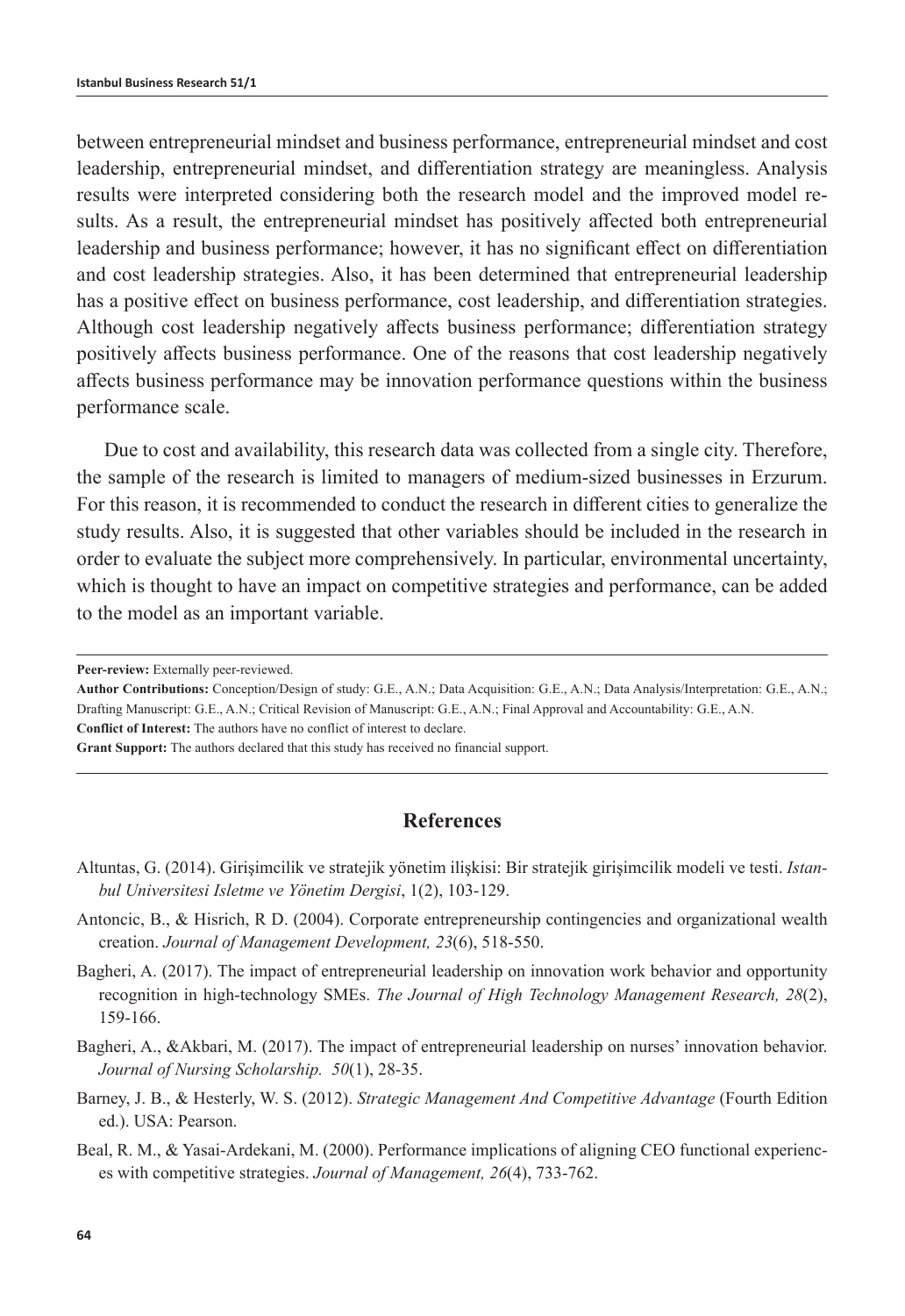- Bordean, O. N., Borza, A. I., Nistor, R. L., & Mitra, C. S. (2010). The use of Michael Porter's generic strategies in the Romanian hotel industry. *International Journal of Trade, Economics and Finance, 1*(2), 173-178.
- Chavez, R., Yu, W., Jacobs, M. A., & Feng, M. (2017). Manufacturing capability and organizational performance: The role of entrepreneurial orientation. *International Journal of Production Economics, 184*, 33-46.
- Chheda, K., & Banga, C. (2013). Impact of entrepreneurial leadership on performance of small and medium enterprises in India. *Journal of Asia Entrepreneurship and Sustainability, 9*(2), 34-69.
- Covin, J. G., & Slevin, D. P. (1991). A conceptual model of entrepreneurship as firm behavior. *Entrepreneurship: Critical perspectives on business and management, 3*, 5-28.
- Currie, G., Humphreys, M., Ucbasaran, D., & McManus, S. (2008). Entrepreneurial leadership in the English public sector: paradox or possibility?. *Public Administration, 86*(4), 987-1008.
- Çalık, M., Altunışık, R., & Sütütemiz, N. (2013). Bütünleşik pazarlama iletişimi, marka performansı ve pazar performansı ilişkisinin incelenmesi. *Uluslararası Yönetim İktisat ve İşletme Dergisi, 9*(19), 137-161.
- Daft, R. L. (2010). *Management* (9th ed.). United States: Thomson.
- Darling, J. R., & Beebe, S. A. (2007). Effective entrepreneurial communication in organization development: Achieving excellence based on leadership strategies and values. *Organization Development Journal, 25*(1), 76-93.
- David, F., & David, F. R. (2016). Strategic Management: A Competitive Advantage Approach, Concepts and Cases. USA: Pearson Educatıon Sa Ebooks.
- Dinçer, Ö. (2013). *Stratejik Yönetim ve İşletme Politikası* (9 ed.). İstanbul: Alfa.
- Espino-Rodríguez, T. F., & Lai, P. C. (2014). Activity outsourcing and competitive strategy in the hotel industry. The moderator role of asset specificity. *International Journal of Hospitality Management, 42*, 9-19.
- Fontana, A., Fontana, A., Musa, S., & Musa, S. (2017). The impact of entrepreneurial leadership on innovation management and its measurement validation. *International Journal of Innovation Science, 9*(1), 2-19.
- Gupta, V., MacMillan, I. C, & Surie, G. (2004). Entrepreneurial leadership: developing and measuring a cross-cultural construct. *Journal of Business Venturing, 19*(2), 241-260.
- Hill, C. W. (1988). Differentiation versus low cost or differentiation and low cost: a contingency framework. *Academy of Management Review, 13*(3), 401-412.
- Iqbal Sumaya, Mir Ajaz Akbar. (2018). Comparative analysis of business performance of insurance companies in Jammu and Kashmir on subjective performance measures. *International Journal of Academic Research and Development, 3*(1), 1253-1259.
- Ireland, R. D., Hitt, M. A., & Sirmon, D. G. (2003). A model of strategic entrepreneurship: The construct and its dimensions. *Journal of Management, 29*(6), 963-989.
- Josiah, N., & Nyagara, N. (2015). Assessment of the effect of Cost Leadership Strategy on the performance of Liquefied Petroleum Gas Companies in Eldoret town, Uasin Gishu County, Kenya. *International Journal of Business and Management Invention, 4*(4),1-7
- Kavale, S., Mugambi, F., & Namusonge, G. (2016). The effects of product differentiation strategy on corporate growth in selected microfinance institutions in Kenya. *International Journal For Research In Business, Management And Accounting, 2*(6), 13-28.
- Keskin, H., Zehir, S., & Ayar, H. (2016). Pazar yönelimi ve firma performansı ilişkisi: Farklılaştırma stratejisinin aracı rolü. Doğuş Universitesi Dergisi, 17 (1), 111-127.
- Kesidou, E., & Carter, S. (2014). Entrepreneurial leadership and firm performance: Reconciling the objective-subjective dichotomy. *Rencontres St Gall*, 9(1), 1-23.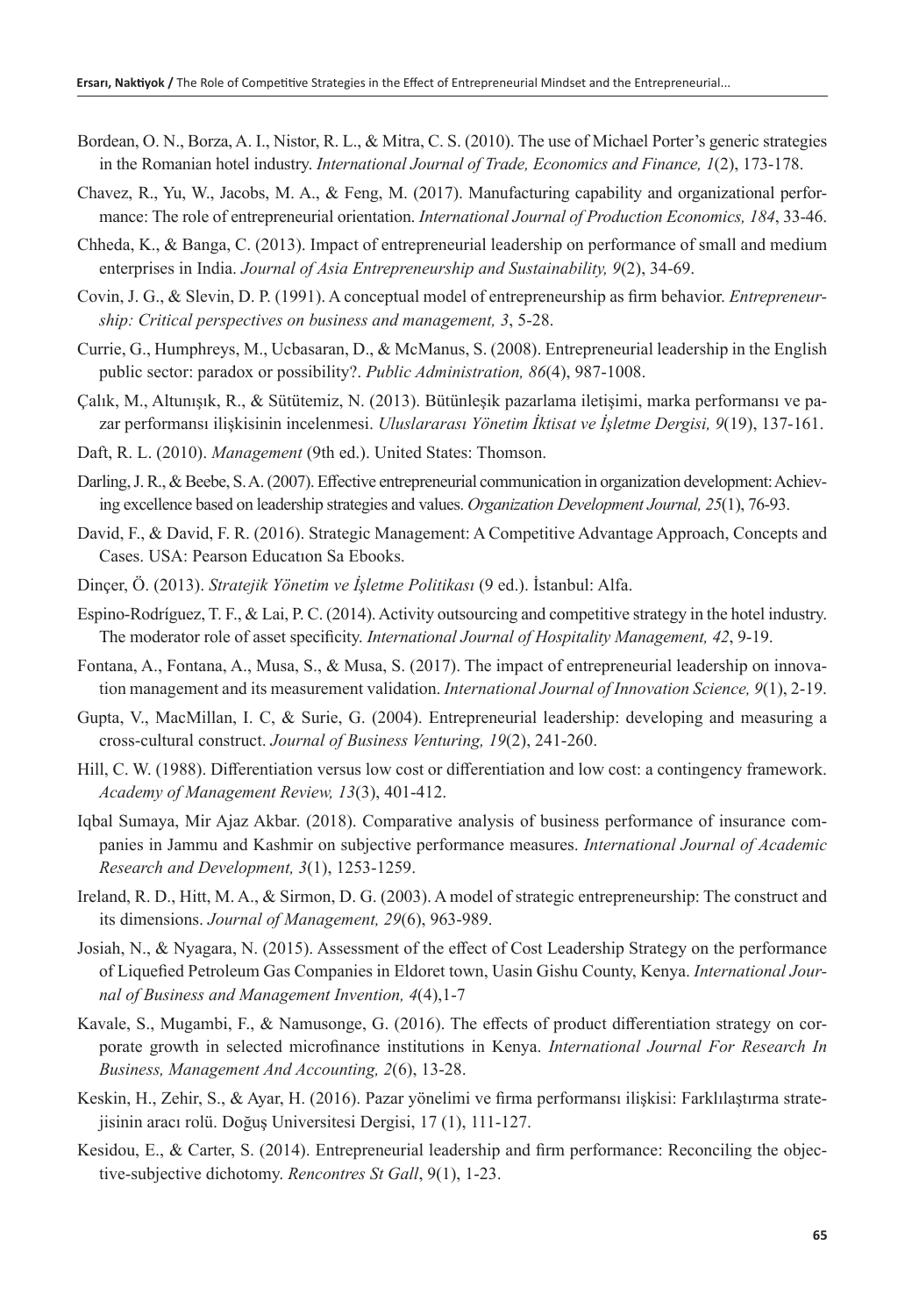- Kimuli, S. N. L. (2011). *Strategic Entrepreneurship and Performance of Selected Private Secondary Schools in Wakiso District.* (Doctoral dissertation, Makerere University).
- Kriewall, T. J., & Mekemson, K. (2010). Instilling the entrepreneurial mindset into engineering undergraduates. *The journal of engineering entrepreneurship, 1*(1), 5-19.
- Kumar K., Subramanian, R., & Yauger C. (1997). Pure versus hybrid: Performance implications of Porter's generic strategies. *Health Care Management Review, 22*(4), 47-61.
- Kurtulus, K. (2006). Pazarlama Araştırmaları, *Literatür Yayıncılık*, Istanbul.
- Lassen, A. H. (2007). Corporate entrepreneurship: an empirical study of the importance of strategic considerations in the creation of radical innovation. *Managing Global Transitions, 5*(2), 109-131.
- Lee, C., Lee, K., & Pennings, J. M. (2001). Internal capabilities, external networks, and performance: a study on technology‐based ventures. *Strategic management journal, 22*(6‐7), 615-640.
- Leitch, C. M., & Volery, T. (2017). "Entrepreneurial leadership: Insights and directions". *International Small Business Journal, 35*(2), 147-156.
- Li, C. B., & Li, J. J. (2008). Achieving superior financial performance in China: differentiation, cost leadership, or both?. *Journal of International Marketing, 16*(3), 1-22.
- Ling, Y-H, & Jaw, B-S. (2011). Entrepreneurial leadership, human capital management, and global competitiveness: An empirical study of Taiwanese MNCs. *Journal of Chinese Human Resources Management, 2*(2), 117-135.
- Linton, G., & Kask, J. (2017). Configurations of entrepreneurial orientation and competitive strategy for high performance. *Journal of Business Research, 70*, 168-176.
- Liu, W., & Atuahene-Gima, K. (2018). Enhancing product innovation performance in a dysfunctional competitive environment: The roles of competitive strategies and market-based assets. *Industrial Marketing Management*, 73(1), 7-20.
- Mathisen, J-E, & Arnulf, J. K. (2014). Entrepreneurial mindsets: Theoretical foundations and empirical properties of a mindset scale. *The International Journal of Management and Business, 5*(1), 81-101.
- Martinez-Simarro, D., Devece, C., & Llopis-Albert, C. (2015). How information systems strategy moderates the relationship between business strategy and performance. *Journal of Business Research, 68*(7), 1592- 1594.
- McGrath, R. G., & MacMillan, I. C. (2000). *The entrepreneurial mindset: Strategies for continuously creating opportunity in an age of uncertainty* (284. bs): Harvard Business Press.
- Mgeni, T. O., & Nayak, P. (2015). Impacts of entrepreneurial leadership style on business performance of female owned SMEs in Dar es Salaam, Tanzania. *Journal of Entrepreneurship and Management, 4*(2), 39-50.
- Miles, G., Heppard, K. A., Miles, R. E., & Snow, C. C. (2000). Entrepreneurial strategies. *Entrepreneurship as strategy: Competing on the entrepreneurial edge*, 101-114.
- Murray, A. I. (1988). A contingency view of Porter's "generic strategies. *Academy of management review, 13*(3), 390-400.
- Naktiyok, A. (2016). *Endüstri ve Rekabet Analizi Stratejik Yönetim.* Erzurum: Atatürk Üniversitesi AÖF.
- Neneh, N. B. (2012). An exploratory study on entrepreneurial mindset in the small and medium enterprise (SME) sector: A South African perspective on fostering small and medium enterprise (SME) success. *African Journal of Business Management, 6*(9), 3364-3372.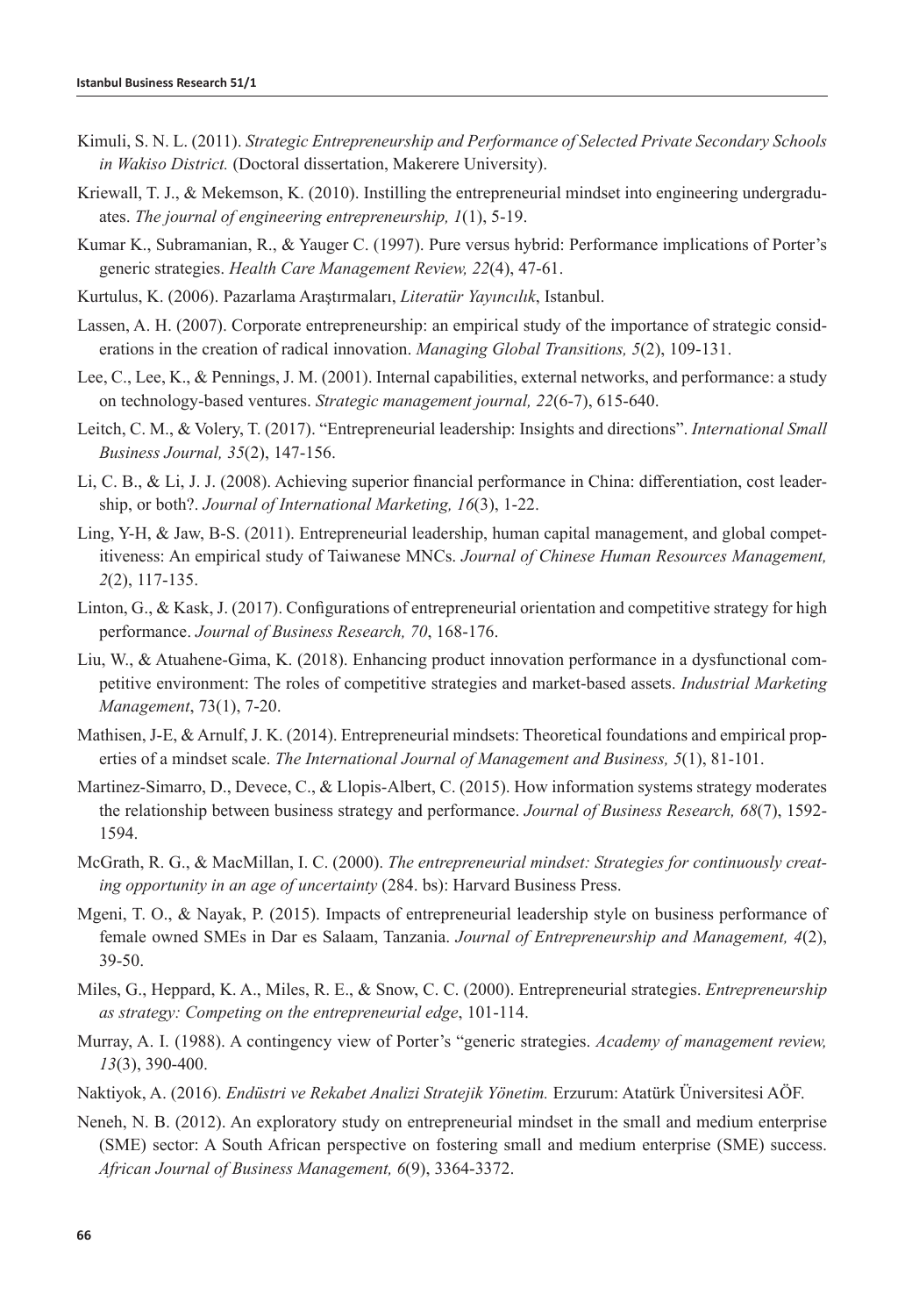- Newman, A., Neesham, C., Manville, G., & Tse, H. H. (2017). Examining the influence of servant and entrepreneurial leadership on the work outcomes of employees in social enterprises. *The International Journal of Human Resource Management*, 1-22.
- Newman, E. B. L. (2013). *A theory on becoming an entrepreneurial leader: A student's developmental journey to a creation-driven mindset*: (Ph. D. Thesis). University of Pennsylvania.
- Njeru, P. W., Bwisa, H. M., & Kihoro, J. M. (2012). Gender based entrepreneurial mind set and their influence on performance of small and medium manufacturing firms. *International Journal of Business and Commerce, 1*(9), 182-198.
- Obeng, B. A., Robson, P., & Haugh, H. (2014). Strategic entrepreneurship and small firm growth in Ghana. *International Small Business Journal, 32*(5), 501-524.
- Ortega, M. J. R. (2010). Competitive strategies and firm performance: Technological capabilities' moderating roles. *Journal of Business Research, 63*(12), 1273-1281.
- Phillips, L. W., Chang, D. R., & Buzzell, R. D. (1983). Product quality, cost position and business performance: A test of some key hypotheses. *The Journal of Marketing*, 26-43.
- Panwar, R., Nybakk, E., Hansen, E., P& inkse, J. (2016). The effect of small firms' competitive strategies on their community and environmental engagement. *Journal of Cleaner Production, 129*, 578-585.
- Rauch, A., Wiklund, J., Lumpkin, G. T., & Frese, M. (2009). Entrepreneurial orientation and business performance: An assessment of past research and suggestions for the future. *Entrepreneurship theory and practice, 33*(3), 761-787.
- Renko, M, El Tarabishy, A., Carsrud, A. L., & Brännback, M. (2015). "Understanding and measuring entrepreneurial leadership style. *Journal of Small Business Management, 53*(1), 54-74.
- Roomi, M. A., & Harrison, P. (2011). Entrepreneurial leadership: What is it and how should it be taught?. *International Review of Entrepreneurship*, 9(3), 1-44).
- Spanos, Y. E., Zaralis, G., & Lioukas, S. (2004). Strategy and industry effects on profitability: Evidence from Greece. *Strategic management journal, 25*(2), 139-165.
- Thornberry, N. (2006). Lead like an entrepreneur: Keeping the entrepreneurial spirit alive within the corporation. Fairfield, PA: McGraw Hill.
- Thornhill S., & White R.E. (2007). Strategic purity: A multi-industry evaluation of pure vs. hybrid business strategies. *Strategic Management Journal, 28*(5), 553-561.
- Ward, P. T., & Duray, R. (2000). Manufacturing strategy in context: environment, competitive strategy and manufacturing strategy. *Journal of Operations Management, 18*(2), 123-138.
- Yamin, S., Gunasekaran, A., & Mavondo, F. T. (1999). Relationship between generic strategies, competitive advantage and organizational performance: An empirical analysis. *Technovation, 19*(8), 507-518.
- Yaşar, F. (2010). Competitive strategies and firm performance: Case study on Gaziantep carpeting sector/ Rekabet stratejileri ve firma performansi: Gaziantep hali sektörü üzerinde bir durum çalışması. *Mustafa Kemal Üniversitesi Sosyal Bilimler Enstitüsü Dergisi, 7*(14), 309-324.
- Yücel, R., & Ahmetoğulları, K. (2017). Rekabet stratejilerinin ileri imalat teknolojileri ve firma performansı üzerine etkileri. *AİBÜ-İİBF Ekonomik ve Sosyal Araştırmalar Dergisi*, 12(2), 113-129.
- Zahra, S. A., & Garvis, D. M. (2000). "International corporate entrepreneurship and firm performance: The moderating effect of international environmental hostility". *Journal of business venturing, 15*(5), 469- 492.
- Zehir, S. (2016). Pazar yonelimi, ogrenme yönelimi, rekabet stratejileri ve firma performansı ilişkisi. Gebze